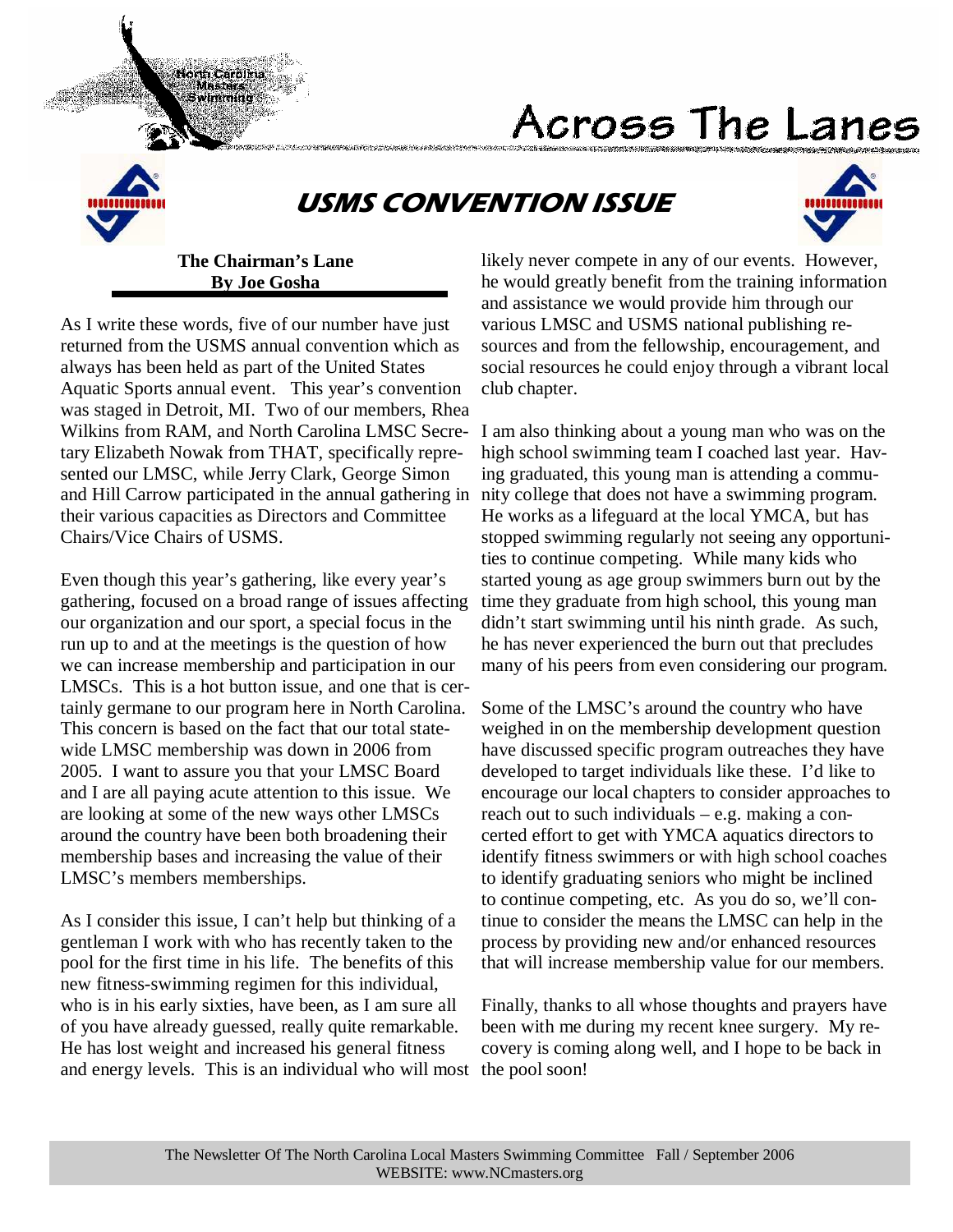

**2006 United States Aquatic Sports Convention Dearborn Michigan September 13-17, 2006**  By Jerry Clark USMS Dixie Zone At-Large Director

This convention is held annually at different hotels across the country. United States Aquatic Sports is an organization headquartered in Indianapolis. It is an umbrella organization under which fall USA Swimming, United States Masters Swimming, US Diving, US Water Polo and US Synchronized Swimming. It is also the Federation for the United States in the world wide organization that governs all swimming – which is Lausanne, Switzerland-based FINA (Federation Internationale de Natation). There are too many Federations in FINA for me to count now – take a look at www.fina.org to grasp the size of it.

As far as some of the goals accomplished at the USMS level, there is good news to report. Our search for an Executive Director seems to be nearing a conclusion. I hope our President will be making an announcement soon on www.usms.org . When this position is finally filled, the many programs now led by volunteers should progress much more rapidly. The board has committed \$50,000 toward club (we call these 'chapters' in our Local Masters Swim Committee for North Carolina) and LMSC development.

For the 2008 Short Course Nationals (Apr 24-27), we chose the pool at the University of Texas at Austin, TX, and for Long Course Nationals (Aug 12-17), we chose the Mt. Hood Community College pool at Gresham, OR (just east of Portland OR). NOTE: the 2007 Short Course Nationals will be held May 17-20 in Federal Way, WA and Long Course Nationals will be held Aug 10-13 (distance events on Mon  $13<sup>th</sup>$ ) at The Woodlands, TX (a suburb on the north side of Houston).

After years of talking, a full scale effort was mounted this year toward having an online registration program to go into effect by November  $1<sup>st</sup>$ . This will enable us to renew our USMS registrations online, thus substantially streamlining the process we've used for years. A long list of electronic objectives have been compiled, but for

the moment, those working on the software are focused on having online registration ready for 2007 renewals. Our George Simon has been instrumental as he has been the Chairman of the Registration Committee throughout the year.

A comprehensive (and very informative) survey of our membership was conducted, and the summary of that survey is quite impressive – have a look at it by going to http://www.usms.org/admin/surveys. There is no doubt that the study can be used in multiple ways by USMS in the immediate future.

I've saved the dues increase as the last item to mention. A committee wrestled with this matter for several months before recommending a \$5.00 increase in our annual dues. After debate in the House of Delegates (mostly in favor), the delegates approved it by a wide margin.

As the at-large board member from the Dixie Zone, I've now been to three meetings of the directors and am learning the methodology and politics of the USMS. I've never seen so many volunteers who genuinely care about adult swimming for fitness work so conscientiously toward advancing the program for all.

Earning the Dorothy Donnelly USMS Service Award are RAM's Sue Haugh and Fritz Lehman. The Raleigh Area Masters National Championship Meets Award was presented to Michael Moore for his leadership at the FINA World Masters Championships.

I know that first-time delegates from NC Rhea Wilkins (Clemmons) and Elizabeth Nowak (Durham) enjoyed being there and gained an appreciation of the convention's mission and procedures. George has worked hard improving Registration, and I spent time on both Championship Committee matters and Board matters, particularly the Executive Director search. It's fun work in which to be involved.

**Selections from the USMS Convention Minutes**  The below represent just a few of the very important actions and decisions the committees and delegates carried out to advance Masters Swimming. You are encouraged *(Continued on page 3)*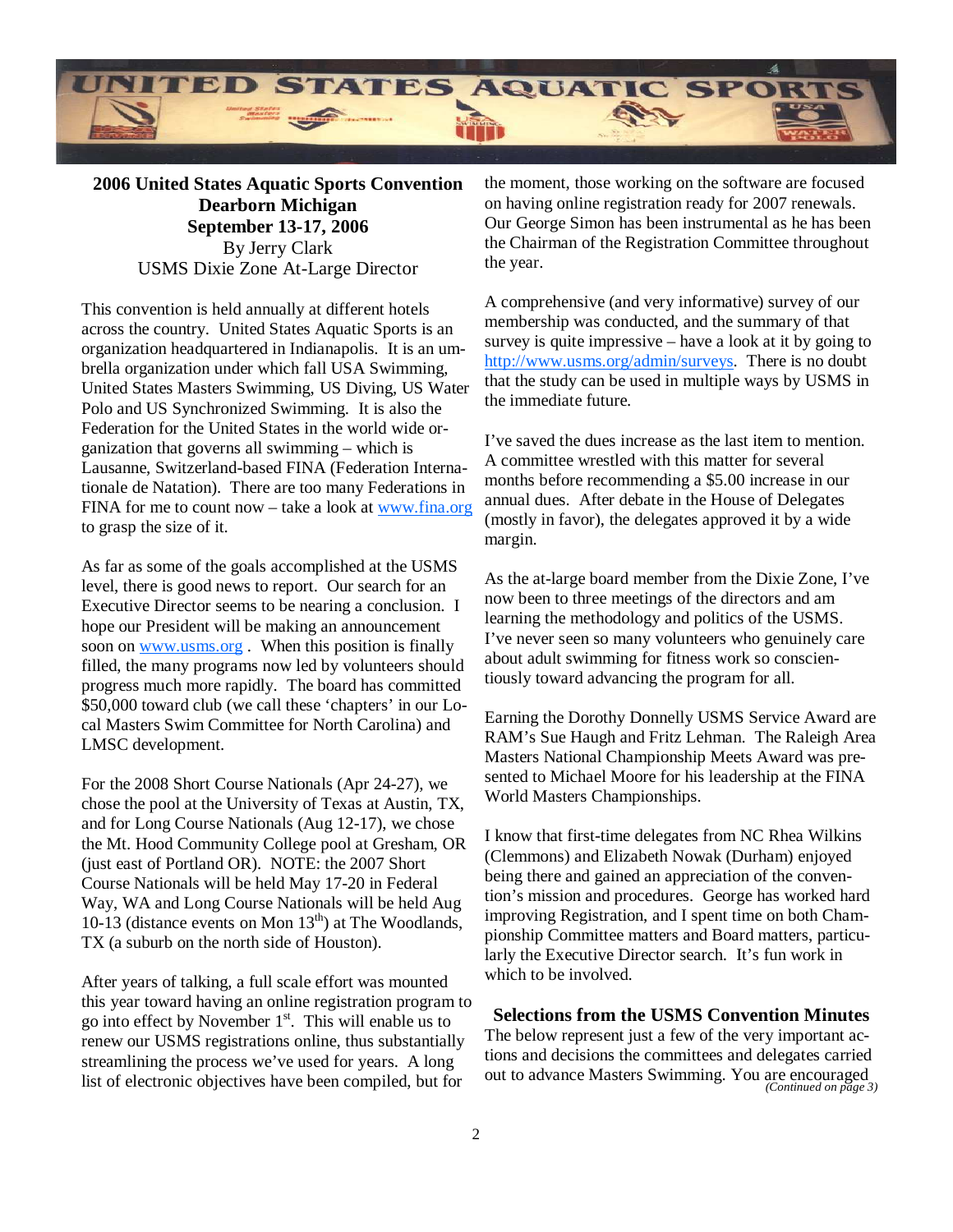#### *(Continued from page 2)*

to access the US Masters website, http://www.usms.org/ admin/minutes, for an insight into the significant work the leadership and delegates undertake on our behalf as they establish the general direction of USMS for the years ahead.

#### *NOTE: In the following reports "MSA" means "Motion made, Seconded, and Approved."*

#### **Board of Directors Committee Chair: Rob Copeland**

Committee members present: Rob Copeland, **Jerry Clark,**  Nancy Ridout, Jeanne Ensign, Betsy Durrant, Michael Moore, Mark Gill, Nadine Day, Anna Lea Roof, Leo Letendre, Ted Haartz, Patty Miller, June Krauser, Jim Miller, Mike Laux, Julie Heather, Michael Heather, Carolyn Boak, Tom Boak, Laura Winslow, Meg Smath, Rob Copeland.

#### **Action Items:**

MSA to affirm the actions of the Executive Committee. MSA the paid time-off policy for USMS employees proposed by the subcommittee chaired by Laura Winslow. MSA the benefits policy for USMS employees proposed by the subcommittee chaired by Laura Winslow.

#### **Minutes**

Rob welcomed the directors and guests to the meeting, and noted that our theme for this convention, **"Thinking Outside the Pool,"** is particularly appropriate in this first year of our restructured governance. He asked for comments on the performance of the Board and the Executive Committee this year. Rob's own comment was that both bodies need to continue to improve communication. Other comments were that the Board of Directors works well together, the minutes are informative, and adding the BOD to various mailing lists has helped keep everyone informed. Conference calls have been very effective, as well as *Streamlines.* Maintaining lines of communications with committee chairs has also been helpful. Nancy Ridout requested that the BOD be kept up to date in decision-making, so that they can answer questions as they arise.

Action items from the Executive Committee's meeting earlier in the convention were presented to the Board:

- a. Create a task force, budgeted at \$500, to explore creating a technology services department.
- b. Create a club development initiative for servicing, staffing, enhancing and developing a support system for our clubs, with a budget of \$50,000.
- c. Appoint a task force to manage and develop the club development initiative.

The budget in action item (a) is primarily for conference

calls. The task force, which will be led by Jim Miller, will determine a technology structure to meet USMS's needs. The focus will be on technology management, not content management. A step already being taken is that committee chairs will need to fill out forms in order to request work by the webmaster/IT director or other USMS employees/ contractors. The task force is not necessarily focused on hiring more people, but on making recommendations. Any new hires would have to follow PMG. Jim said he would like to have proposals ready to present at the BOD's midyear meeting. The proposals would cover structure, job descriptions, requirements and financial requirements.

Action item (b) is intended to make good on our long-held desire to invest in our clubs. The \$50,000 would be used for a staff or contract position, if the task force referenced in action item (c) recommends going forward. Nancy Ridout recommended contacting Scott Rabalais, who had a similar proposal out of the Coaches Committee several years ago. Rob clarified that the budget for the task force referenced in action item (c) would be an overbudget expense for 2006, but the club development initiative itself would operate with funds from the 2007 budget.

Controller Margaret Bayless presented a financial report. Our auditors reviewed our accounts in 2005 and also prepared our tax return. For the first time, USMS paid unrelated business income tax, as a result of income from *USMS Swimmer.* Membership for 2005 was 42,674, an increase of 1.5 percent over 2004. She noted that 80 percent of our revenue comes from dues. She asked for input on the amount of reserves to maintain. Treasurer Tom Boak added that we have a team involved in USMS's financial affairs, which includes National Office staff, Margaret Bayless, himself, and Finance Committee Chair Jeff Moxie and the remainder of the Finance Committee.

Laura Winslow presented two policies for the BOD to approve: one for paid time off for employees, and the other for benefits for employees. The time-off policies are the same as those discussed at the last BOD conference call, and the benefits policies are in line with the BOD's previously agreed-upon benefits philosophy. Jeanne Ensign recommended that we be consistent in terminology, rather than using the terms "time off" and "leave of absence" interchangeably, and Laura agreed to make those changes, along with some spelling corrections. MSA to adopt the two policies, as amended. Rob noted that we will also soon have a confidentiality policy for the organization.

Michael Moore summarized the FINA World Masters Championships. He felt the championship achieved its goals of *(Continued on page 4)*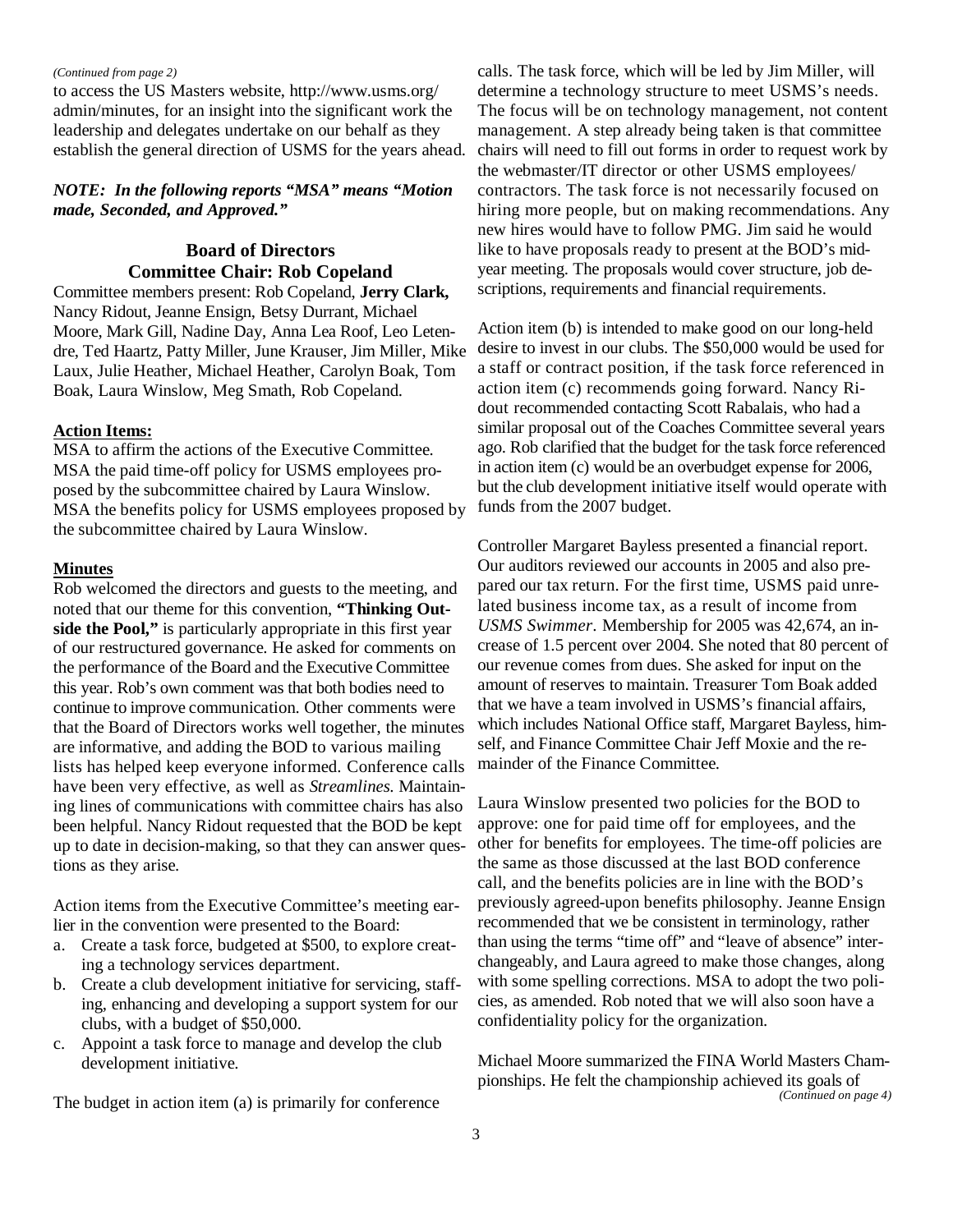#### *(Continued from page 3)*

providing the best competitive conditions for the competitors, leaving a legacy for the next organizing committee and fostering enthusiasm for our sport. He thanked USMS for the trust placed in him and the rest of the local organizing committee. Rob announced that it appears the meet will not be profitable, and not all of the loan USMS made to the local organizing committee will be repaid. He noted that we knew that this was a possibility when we decided to make the loan, and several in the audience commented that dollars and cents are not the only way to measure the success of such an undertaking.

Rob mentioned several potential hot topics for this convention, including:

The repayment of the loan for the World Championships;

▪ Possible dues increase; as a point of information, Tom Boak announced that the Executive Committee has directed the Finance Committee to present a balanced budget to the House of Delegates, and that there is substantial pressure on this year's budget;

- Online registration;
- Web/IT projects;
- **•** Lingering issues with last year's LATyCAR meet; and

▪ The executive director search; Laura Winslow announced that the search committee is still interviewing candidates. It will be the first item on the agenda for Sunday morning's BOD meeting.

#### **Dixie Zone**

#### **Committee Chair: Debbie Cavanaugh**

Committee members present: Debbie Cavanaugh, Barb Protzman, Margie Hutinger, Sue Moucha, **Elizabeth Nowak, George Simon,** Marty Hendrick, Jeff Stafford, June Krauser, Randy Nutt, Mary Lee Watson, Jean Fox, Ed Saltzman, Karol Welling, Joannie Campbell, Stu Marvin, Vicki Buccino, Sean Fitzgerald, Bill Cleveland, Ed Nessel, Tom Bliss, Meegan Wilson, **Jerry Clark, Rhea Wilkins**, Lisa Watson

#### **ACTION ITEMS:**

1. MSA to create a position of Dixie Zone Newsletter Editor.

2. MSA to elect Barb Protzman as the Dixie Zone Newsletter Editor.

3. MSA to change our Dixie Zone policy to reflect that the distribution of the Dixie Zone newsletter will only be done electronically.

MSA to award the 2007 Dixie Zone Championships to the

following venues: Auburn, Alabama on Feb 17&18 for SCY, and Cleveland, Mississippi on Nov 30-Dec 2 for SCM. LC Championships will be held as a Virtual Championship, combining the results of all the Dixie Zone meets.

**Financial Report.** Debbie reports that our current balance is \$1207.12. Expenses included sending out four Dixie Zone newsletters to approximately 100 people each time.

**Dixie Zone Top 10.** We currently do not have Dixie Zone Top 10 Records at this time. Andy Dyer from South Carolina has volunteered for this position. Ed Saltzman will work with Andy to make sure he has the proper guidelines in which the meet results should be submitted. Barb Protzman will put a list of guidelines in the next Dixie Zone newsletter to assist meet directors in submitting their results to Andy in the proper format and manner.

**Dixie Zone Records**. Ed Saltzman reported that he is currently updating the Dixie Zone records.

**2005/2006 Dixie Zone Championships.** Clearwater, Florida was the venue for the 2006 Dixie Zone SCY Championships. Joanie Campbell reported that the meet ran very well, with a meet attendance of 250 swimmers. Debbie Cavanaugh reported that, unfortunately, the LC Championships, scheduled to be held in Raleigh, NC, were cancelled due to the lack of entries. Bill Cleveland also reported that the 2005 Dixie Zone SCM Championships, originally scheduled for New Orleans, had a change of venue due to the damage from Hurricane Katrina. The meet was relocated to Cleveland, Mississippi, and was attended by 30 swimmers.

**Dixie Zone patches**. Ed Saltzman reported that there has been no need to order Top 10 patches since we have not been doing Dixie Zone Top 10 records. However, one person did order 30 patches, which leaves us with a supply of about 20 patches. Ed will order more patches, since we are reinstating the Dixie Zone Top 10.

#### **Hot Convention Topics**

- The Florida Mavericks are sponsoring the 2007 1 Hour Postal Championship, and encourage everyone to participate
- ♦ Drafting restrictions have been dropped for open water swims
- Ed Nessel and Tom Bliss offer stroke clinics and encourage the LMSCs to promote these among their members.

*(Continued on page 5)*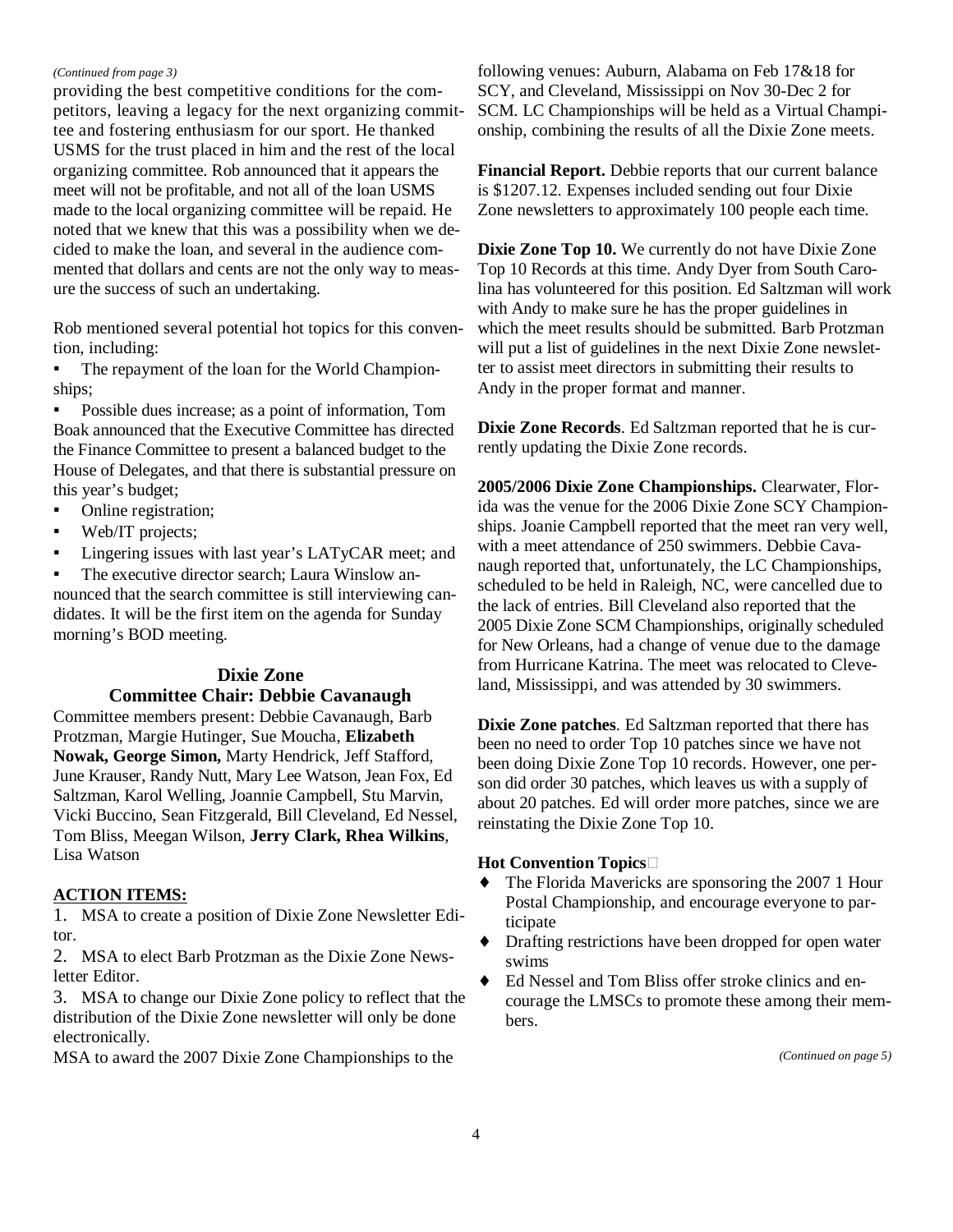# **Registration Committee Chair: George S. Simon**

Committee members present: George Simon (Chair), Babs Larsen (Recorder), Donna Schubkegel, Anna Lea Roof, Jean Fox, Nancy Ridout, Leo Letendre (ex-officio), Tracy Grilli (ex-officio), Julie Heather (ex-officio), Esther Lyman (exofficio) via speaker phone.

#### **Action Items**

MSA: Ask BOD for a policy to allow registrars and Top 10 officers ability to access the secured area of the national database, which contains current membership information, including DOB, email, and full address.

MSA: Ask BOD for a policy to allow all LMSCs to post name, club, age, city, and gender of its members on a nonsecured location on LMSC website.

MSA: Amended #2: Ask BOD for a policy to allow all LMSCs to post name, club, age, city, and gender as it applies to membership lists of its members on a nonsecured location on LMSC website.

#### **Minutes**

A telephone call was made to Esther Lyman, USMS Database Administrator, who participated by phone. Esther was recognized for her excellent efforts as our database administrator. Esther reported that as of September 13, 2006, there were 41,759 registered USMS swimmers. This is 97.6% of the number registered last year. It is expected that USMS may have 43,000 members at the close of the 2006 registration year. Of the members registered so far, 23% are new members, 67% are renewal members, and 4% are returnees – swimmers who have been previously registered, but let their membership lapse for at least a year.

GENERIC USMS REGISTRATION FORM: George led a discussion on the design of the generic USMS registration form in the LMSC Handbook. There was a consensus of persons attending that showing dates of when reduced rates became effective were confusing. This causes swimmers to overpay and underpay when submitting their registration forms, causing extra work for the LMSC registrar and LMSC treasurer. Julie Heather showed a coupon that her LMSC sent to swimmers who overpaid that could be applied to the next registration year. The coupon noted that lost coupons could not be photocopied, transferred or Committee members present: Mark Moore, Lisa Watson, replaced if lost, as well as having an expiration date.

George passed out a sample of wording for the 2007 generic registration forms. In an informal vote, Suggestion #2 seemed to be the most popular with a slight modification to the ending date.

#### OTHER DISCUSSION

The registration form must state the price of the USMS magazine to meet USPS postal rate requirements. George promised to send out updated generic form by the end of the month. George offered to convert LMSC registration forms to PDF format for those LMSCs who do not have access to a PDF program.

Rolling Year Memberships: This will be addressed in the future . The main focus is to get online registration up and running. It was mentioned that US Triathlon Association has rolling year registrations, but insurance issues were not a factor. USA Swimming does not have rolling year memberships. One problem for USMS is that the responsibility of making sure that all swimmers are registered at all practices would probably fall on the coaches. Esther noted that the number of people in college and universities habitually register at the same time every year.

LEO WARE Online Registration: Leo reported that he was close to finishing the "requirement document." The World Championships pushed online deadline behind schedule. Mark was proofreading what Leo has written so far.

Confirmation/Receipt Number for online registration: Swimmers using online registration will be given a confirmation/receipt number at time of online registration so that they can enter meets before receiving their USMS card with permanent ID number. It was suggested that the state abbreviation be used rather than the LMSC number. When the permanent card is issued, the confirmation/receipt would no longer be valid.

Leo reported that there has been discussion with HyTek about being able to import USMS swimmer's name and permanent ID numbers from a database to ensure correct name spellings, ID numbers and birth dates.

Version 10 of Leo Ware will be available by the end of the month. There will be new updates as the process for online registration is finalized. Registrars should regularly check for updates.

### **Championship Committee Chair: Mark Moore**

Sandi Rousseau, Mel Goldstein, Barb Protzman, Debbie Cavanaugh, Steve Newman, Diane Stowell, Michael Moore, **Jerry Clark**, Leianne Crittenden, Jim Matysek, Erroll Graham, Jane Moore, CJ Rushman, Barry Fasbender, Heather Hagadorn, Jeff Roddin, Elizabeth Johnson, Mark Gill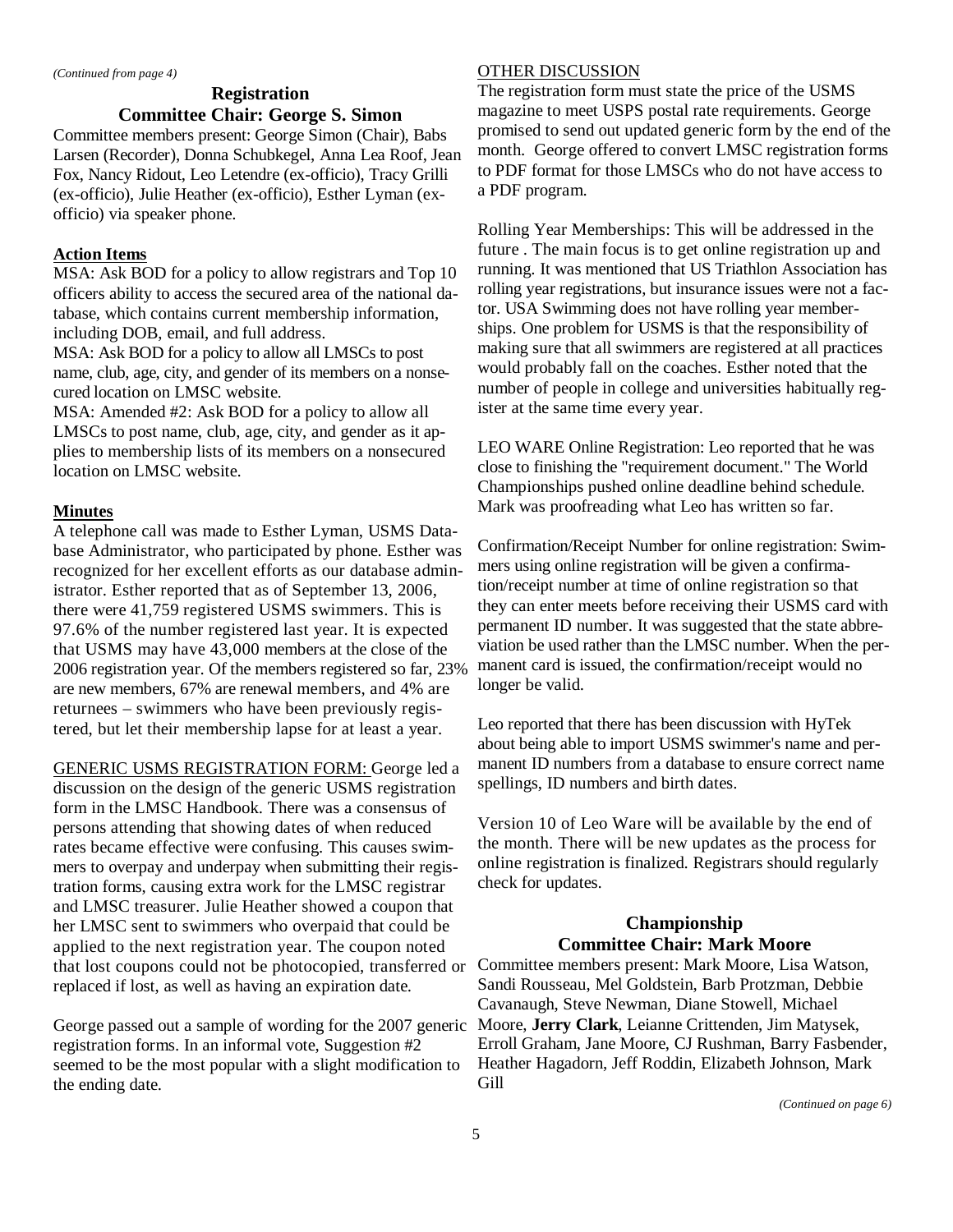#### *(Continued from page 5)*

#### **Action Items:**

1. MSA to increase the meet surcharge for the 2007 SC Nationals in Federal Way by \$5.

2. MSA to approve the logo and medal design for the Federal Way meet.

3. MSA to raise the NQTs for 2007 SC Nationals in Federal Way to Top  $10 + 15\%$  for 50 and 100 yard events.

4. MSA to approve the logo and medal design for 2007 LC Nationals in Woodlands, Texas.

5. MSA to form a subcommittee to look into the possibility of establishing a Championship policy that the meet bidders include their proposed surcharge and per event fees in their bid proposal with a rationale included to support these figures.

6. MSA to support the rule proposal for which would require a minimum of two buttons and one watch per lane, while maintaining a Championship policy to require two watches and two buttons.

#### **Minutes**

1. Representatives from Federal Way and Woodlands presented their proposed logos and awards for the 2007 SC and LC Championships. Jane Moore presented the proposed logo and awards for Federal Way. She also addressed the concern that with a potentially low turnout, their meet might lose money since they are paying such an enormous pool rental fee. She stated that at 1300 swimmers they would only break even.

This brought up discussion on ways to possibly increase attendance and revenue for Federal Way. Carolyn Boak made a motion to raise the meet surcharge for this meet by \$5. The motion was seconded by Sandi Rousseau. MSA to increase the meet surcharge for the 2007 SC Nationals in Federal Way by \$5.

Jim Matysek proposed that the Championship Committee establish a policy of requiring the meet bidders to include a proposed meet surcharge and per event fee in their bid with a rationale to support their proposal. After some debate, this proposal was tabled.

2. Julie Heather addressed the Championship Committee regarding the policy manual that will hopefully be submitted at next year's convention. Julie asked this committee to decide what policies we have to submit. Mark stated that we will form a subcommittee to look into this.

3. Next item on the agenda were the rules proposals that affect National Championships. Charlie Cockrell, Vice Chair of the Rules Committee, addressed this committee and asked for our opinion on the rule proposal which would

require two buttons and one watch per lane as opposed to two watches and one button. The rationale for this rule is that it would give flexibility in the event of a national meet that uses multiple courses and has difficulty in getting the adequate number of timers.

4. Jerry Clark received a fabulous award for guessing the right amount of online entries for the 2006 SC Nationals in Coral Springs, which was 76%. The meeting was adjourned at 12 PM.

#### **Records and Tabulation Committee Chair: Mary Beth Windrath**

Committee members present: John Bauman, Vicki Buccino, Trisha Commons, Barbara Dunbar, Laszlo Eger, Milton French, Cheryl Gettelfinger, Julie Heather, EC Liaison, Bruce Hopson, Margie Hutinger, Ginger Pierson, Walt Reid, Nancy Ridout, Ed Saltzman, Joan Smith, Ed Tsuzuki, Karen Tucker, Mary Beth Windrath

#### **Minutes**

- 1. Roles
- a. Mary Beth Windrath
- b. Walt Reid USMS Records and World Records

c. Ed Tsuzuki –Uploads Top 10 data to web and makes corrections

d. Ginger Pierson – Sends out Relay All-American certificates

e. Jeff Roddin – Calculates NQTs from Top 10 data

#### 2. Rule Discussion

a. Discussed request from Registration Committee to allow access for Top 10 recorders to the national registration database. Julie Heather indicated that a future issue may include signing a privacy form for all those who have access to this data. MSA to request access for all LMSC Top 10 recorders to the online national USMS registration database for the purpose of verifying USMS IDs (via restricted access to www.usms.org administration site)

b. Discussed request to extend waiver to accommodate National Senior Games (SCY to be held June 27-July 2, 2007) meet results in Top 10 for 2007. Other past exemptions were noted. MSA to deny the request to allow an exception for the National Senior Games 2007 to be included in the 2007 SCY Top 10 even though the meet occurs after the SCY season cut off for Top 10.

- 3. Pool Measurement Subcommittee Karen Tucker
- a. 53 LMSCs surveyed; 31 responded, 22 no response
- b. Of responses 21 have bulkheads; 24 not certified i. Milton French uses a laser (\$370) that he claims is within 3mm of accuracy to measure pools. Ed *(Continued on page 7)*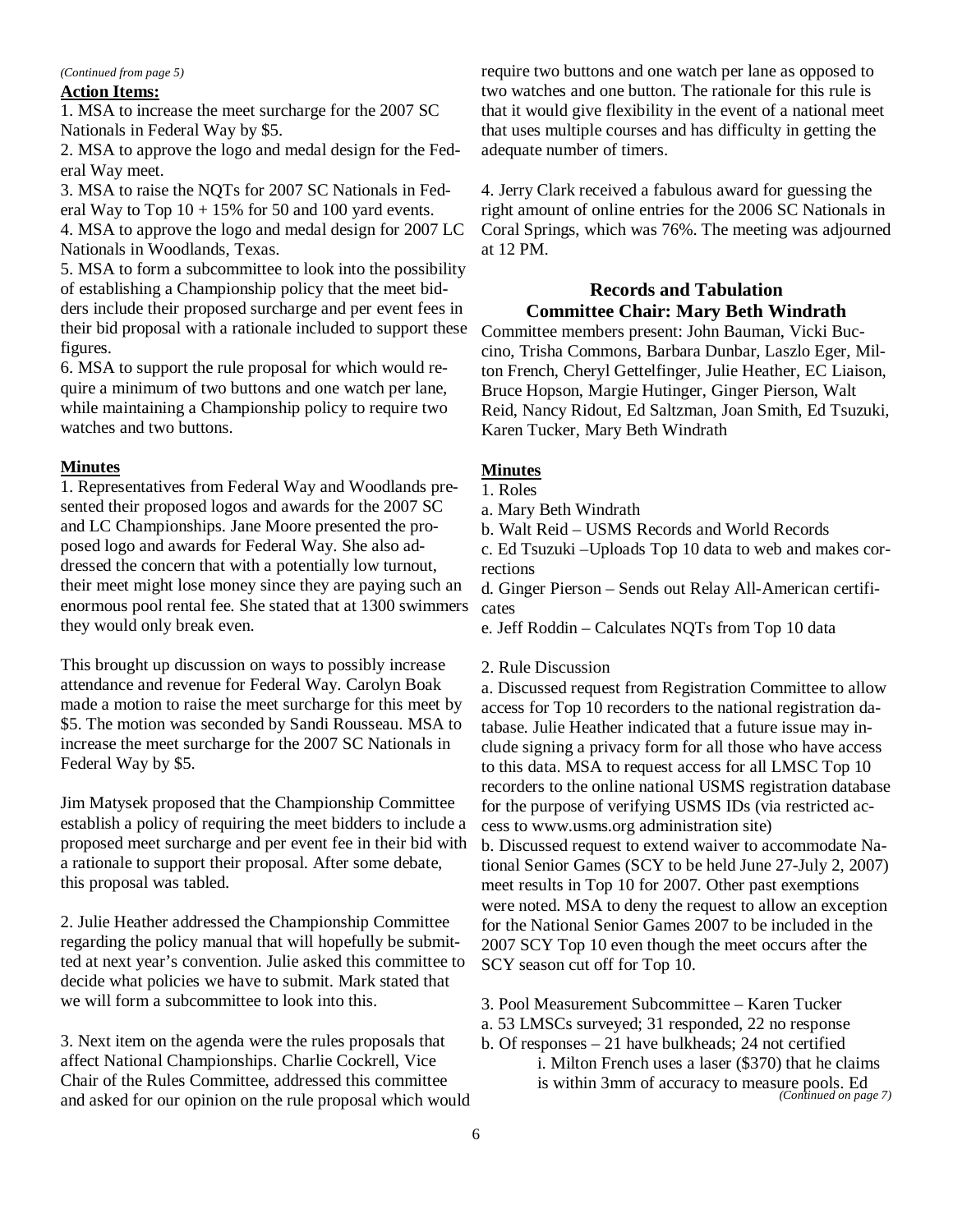*(Continued from page 6)* 

Saltzman has a list of websites where these types of lasers can be purchased, as well as steel tapes. ii. Vicky Buccino has suggested that Milton write up a summary of how he measures pools with the laser. Milton has agreed to distribute his procedure to this committee for review by October 1, 2006. The purpose of this document is to help educate those who are responsible for certifying pools. iii. Deb Cavanaugh has suggested that this committee pursue publishing a list of pools that have been measured (and listing those that have moveable bulkheads that must be measured for each session of each meet).

iv. Jeff Roddin suggested that the record application form be modified to indicate that the pool certification must be included with the record application.

v. A.J. Block recommended that meet information indicate if a pool has been measured.

vi. This subcommittee will continue this discussion and will consider creating a database of pools that have been certified (and listing those which have moveable bulkheads).

4. Top 10 Procedures Subcommittee – Barbara Dunbar for Dennis Tesch

a. 53 LMSCs surveyed: 28 LMSCs responded

b. Many "new" (half of respondents have been doing this for less than four years) Top 10 recorders

- c. 70% receive meet results in HyTek format
- d. 25% are using Mary Beth's software

e. The most time-consuming part is verifying information. f. No recommendations for improving procedures were given at this point. The subcommittee will continue to follow up with some possible recommendations.

5. Handling of swims from foreign meets

a. According to USMS rule book, foreign meets can be recognized.

b. Responsibility of getting times submitted for Top 10 is up to the swimmer – swimmer should submit results to their LMSC Top 10 recorder and to the National Records and Tabulation Chair.

c. For recognized meets in the U.S., pool length certification and official meet results are required for all Top 10 submissions.

d. For recognized meets outside of the U.S., official meet results either via web or hardcopy are required for all Top 10 submissions.

e. Task force to clarify situation when a USMS-registered swimmer swims for another team within the same "federation" (e.g. two countries within FINA).

#### **Communications Committee Chair: Hugh Moore**

Committee members present: Tom Boyd, Daniel Cox, Kelly Crandell, Susan Ehringer, Tracy Grilli, Lynn Hazlewood, Raena Latina, Tom Lyndon, Jim Matysek, Hugh Moore, Ray Novitske, and Bill Volckening.

#### **Action Items**

MSA to request the Executive Committee to set up a task force to develop the requirements for a sanction database no later than the end of this year.

#### **Minutes**

Communications Plan. Tom Lyndon outlined the Communication Plan.

Three issues must apply to the Communications approach of solving/creating better forms of communication.

*Focus all* USMS communications on what is wanted and the most receptive ways.

*Expand* the use of our Internet resources, and make better use of it.

Maintain *realistic* and accountable goals and timelines. Establish goals and achieve them.

Current sources of communication were reviewed and evaluated, including the website, national publication, newsletters, the quarterly administration publication, and email. Revisions need to be made to the USMS Calendar of Events, the USMS listing of Places to Swim, and contact information.

New resources of communication were discussed, including email list serves for the membership/coaches/LMSCs, podcasts, blogs, rss (Really Simple Syndication), material for direct application, a national meet sanctions database, and video libraries.

Combine the mini-rule book and the USMS Calendar publications to create a catch-all, user-friendly publication for swimmers and officials to write in important dates and be able to reference important rules in a portable book.

It is advisable to determine the membership's preferred method of communication for different types of information (i.e. – newsletters delivered via email versus postal mail).

#### Survey Results and Application

Of the 20,000 people asked to participate in the Communications Committee survey, 7,200 people participated. The responses divided the target audience into five distinct types of swimmers: serious competitors, serious noncompetitors, *(Continued on page 8)*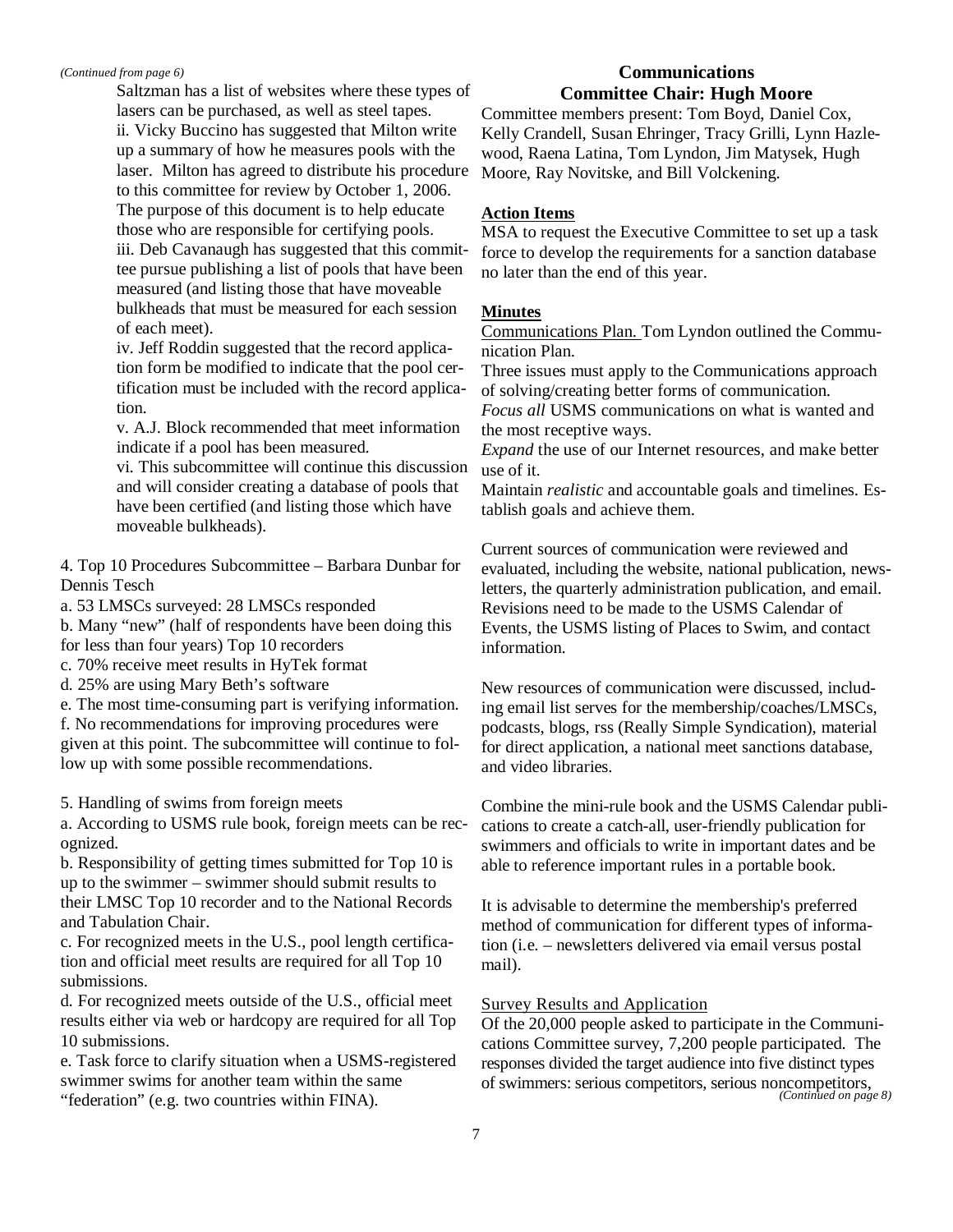#### *(Continued from page 7)*

nonserious competitors, triathletes and all-event/open-water swimmers. Reasons for swimming included improved fitness, competition, and social aspects. The benefits of swimming amounted to health and fitness returns.

The virtual dual meet project was discussed. Ray Novitske, Hugh Moore and Bob Bruce are working on the project. The basis includes a time-handicap for swimmers to compete on a common age-group level. The idea is to apply this handicap to swimmers' times, such that each person competes as the same age and all swimmers can be scored against each other for a proper distribution of team points.

Special thanks to Jeanne Seidler for continuing Mel Dyck's efforts to create a comprehensive meet database. The process would be more easily accomplished if little reminders were often posted in newsletters, the website and emails to LMSC board members. Consider adding to the requirements of the Sanctions Chair in the Legislation Handbook, to follow up meet correspondence by sending in meet results to the meet database developer.

#### **Coaches**

#### **Committee Chair: Bob Bruce**

Committee members present: Bob Bruce (Chair), Mo Chambers (Vice Chair), Lee Carlson, Bill Cleveland, Doug Garcia, Jacki Hirsty, Wayne McCauley, Don Mehl, Ed Nessel, Scott Williams, Mark Gill (EC Liaison)

#### **Minutes**

Review of ongoing projects:

National Coaches Conference at the ASCA Convention was successful – six speakers, panel discussion, Masters School, and great networking. ASCA and USMS Coaches Committee working well together.

Coach of the Year. Winner will be announced at the banquet. Only four nominations were received this year, prompting discussion about how to get more nominations.

Video library – Emmett Hines recently purchased many new DVDs.

On-deck coaching. We're looking for a new coordinator for this program, and Chris Colburn is considering taking on this role. Tom Boak collected emails of coaches planning to attend the Woodlands to begin a dialogue with them about team attendance and on-deck coaching at the USMS LCM Championships in 2007.

• Snooper rental program – Thank you to Lee Carlson for his wonderful job with this for the past four years. We're looking for a new coordinator for this program.

#### Review of major projects:

▪ Coaches Manual – A working meeting was held at lunch to relaunch this crucial but stalled program.

Camps and Clinics – There was no OTC camp this year at the request of USA Swimming, but Nancy Ridout is working to re-establish the program. What kind of camps and clinics shall we be pursuing that will touch many more of our members? Will future clinics also be for training coaches at the grass roots level? Subcommittee formed to create a plan.

▪ *USMS Swimmer –* Bill Volckening, USMS Editor, is asking for more contributions from coaches. The "Technique and Training" section is growing by another page to three pages. Congratulations to Jacki Hirsty for her great work in this area.

▪ Triathlon – Ongoing conversation with USAT.

LMSC Coaches Reps – Bob's personal project for the year. This will also address the issue of a better database of coaches and communication to coaches to the local level.

Member Survey: Tom Boyd spoke to us about the results. Key finding—surprise, surprise—USMS's best marketing for recruitment and retention of members is *the coaches!.* Tom encouraged coaches to read the Coaches Report, which was created from the survey results in order that we better understand the members.

Communication – Mo Chambers will create an email to all USMS coaches to report to them on the many things that were discussed at this meeting.

#### **Editorial**

#### **Committee Chair: Lynn Hazlewood**

Committee members present: Lynn Hazlewood, Maria Anderson, Tom Boyd, Nadine Day, Raena Latina, Heather Hagadorn, Jim Matysek (ex-officio), Bill Volckening (exofficio), Mark Gill (ex-officio).

# **Minutes Marketing report—Tom Boyd**

Member survey

Tom reported on the survey project. His written report is available on USMS/Admin website. He stated that he is willing to do custom survey results upon request. He also noted that USMS has a branding problem in that our name is inconsistent with our mission. The magazine will be a significant part of addressing that branding issue.

#### USMS SWIMMER long-term development

The survey was utilized in annual planning. Lynn stated that what we do with our publication must relate to the long-term goals of USMS and must be supportive of the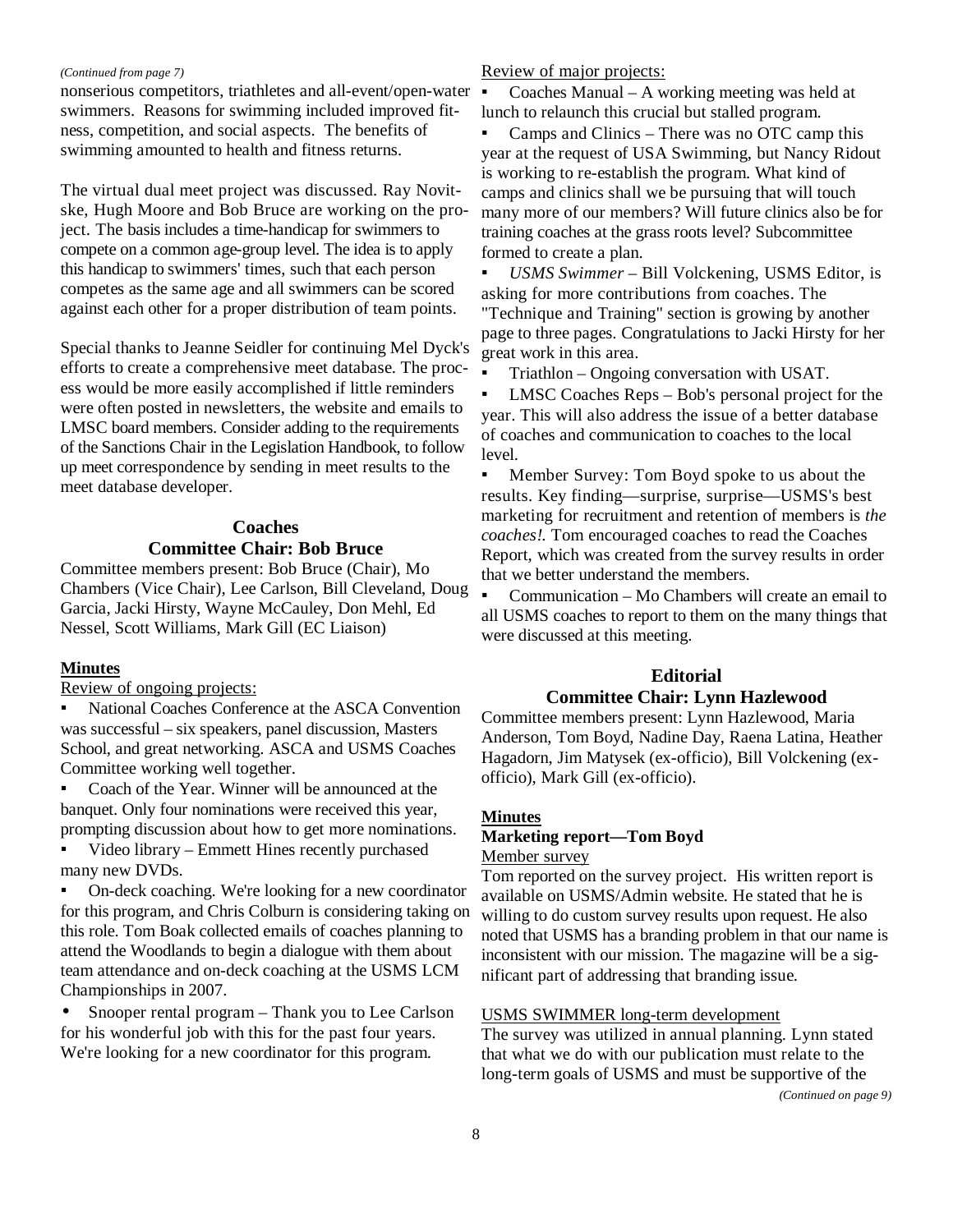#### *(Continued from page 8)*

marketing effort. During the next year, the committee will undertake a study of development of the magazine, which would likely require additional financial resources. When we know where the magazine fits into USMS development plans, we can then determine the manner of that development and when it could occur.

#### **Business report—Maria Anderson**

LMSC Newsletter Publication in the Magazine Currently two LMSCs have their newsletters inserted into their members' copies of USMS SWIMMER under a contractual arrangement with the publisher. The committee and the publication staff have discussed offering this service to other newsletters. We have been told that for LMSCs of at least 500 members this may be a more cost-effective way to deliver their newsletter. Thus we are extending the offer to LMSCs of this size or larger. Any LMSC looking to pursue this option would have to meet the production timelines of the printer though for the duration of the DMC contract. The cost of postage would be covered by USMS. However, we will revisit the postage issue after the expiration of the current contract. Concerns over the postage cost being covered by USMS to subsidize the additional postage required to mail these magazines were assuaged when the figures showed that the additional cost of postage worked out to less than one cent per issue per USMS member.

#### **USMS SWIMMER report—Bill Volckening**

Bill discussed the publication year, including some remarks of the annual planning meeting that took place in June. He stated that everyone's input on ideas are collected to assist with annual planning and discussed during the meeting. There was a discussion on holding the magazine publication for important issues, as we did for the World Championships this year. Julie requested that the newsletter editors be notified if the magazine will be delayed and Doug Garcia cautioned against appearing to be too focused on competition. All agreed that holding publication for Worlds and National Championships are acceptable exceptions in order to report news in a timely manner. Bill's theme this year will be to educate people how to contribute to the magazine by deadline and that their ideas are welcomed and will be used.

Development of ideas and resources: Bill reported that the survey confirmed that the USMS SWIMMER is on target with editorial content. The members did express the desire to have more training and technique and fitness information in the magazine. For the 2007 publication year, there will be some minor changes in the magazine structure to address the members' desires as well as solve some editorial problems. We will add a page of content to the training and technique department. Swimming Life and Inside USMS departments will be combined, since they cover the same content. Bill will be working on achieving more coordination with certain committees and discussed content development and making deadlines.

#### **Website report**

Jim Matysek reported that we have two websites usmsswimmer.com (magazine website) and usms.org (USMS website). There is work that needs to be done for both websites that relates to publications.

usmsswimmer.com development report—Jim Matysek reported on plans to complete the functionality of usmsswimmer .com, the national publication's website. His written report is available on USMS/Admin website.

#### Web Managing Editor position

Jim Matysek reported on a project for next year to develop a position of Web Managing Editor. This position will be the functional equivalent of the magazine's Managing Editor. His written report is available on USMS/Admin website. Hugh Moore suggested we write an action item to create the position. This action item was postponed until next year's convention. The committee had previously brought this proposal to the attention of the EC, and Mark Gill suggested that development of this position may be folded into the work of the IT Task Force. It was agreed that the Web Managing Editor and the magazine's USMS Editor would work closely together to avoid duplication of effort and poaching of content from one media to the other.

Web Content Management project—Heather Hagadorn came onto the committee to be the web content manager. She reported on the first stage of this project, which is to improve the accuracy and timeliness of editorial content on the website. Her written report is available on USMS/Admin website. This project was facilitated by the work of a Communications Committee subcommittee, led by Ray Novitske, to audit the full contents of usms.org. Heather will begin to contact committee chairs after convention. Julie requested that the appropriate vice presidents be copied on all emails.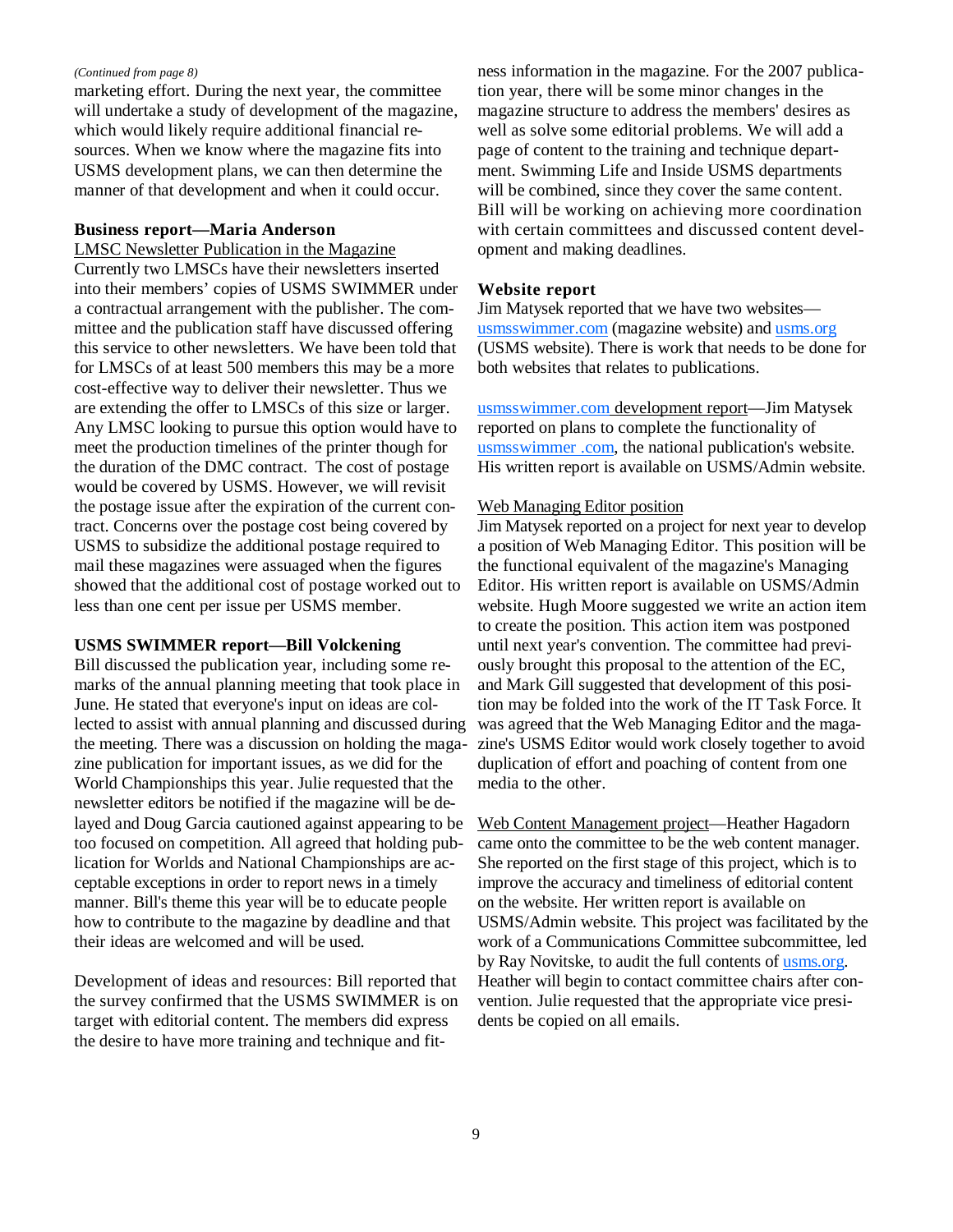### 2006 XI FINA Masters World Championships – A HUGE SUCCESS!!!

**By Elizabeth Nowak** Twenty-eight NCMS swimmers journeyed across country to Palo Alto, CA for fun, friends, and fast swimming at the XI FINA Masters World Championships held August 4-10, 2006. There were over 5,200 swimmers from seventy-two countries competing in the swimming competition alone with another 2,000 athletes competing in water polo, diving, synchronized swimming and/or the open water swim. The 70-80 degree temperatures were a great break from the 100+ degrees we had all been experiencing for the previous 3-4 weeks in North Carolina. Not only was the weather superb the entire week, the Stanford University outdoor swimming venue was the envy to all with two 50-meter competition pools and two 25-meter warm-up pools at perfectly set temperatures for plenty of very fast swimming.

Both veterans and newcomers to the Masters World Championships alike powered us all. NCMS garnered seven first-place finishes by Richard Bober (55-59) in the 50 back (31.22-meet record!) and 200 back (2:24.85); Richard Kitchell (65-69) in the 100 fly  $(1:16.72$ -meet record!) and 200 fly (2:58.38-meet record!); John Kortheuer (75-79) in the 50 breast (41.36) and 100 breast (1:35.62-meet re-

cord!); and the 280-319 age group 200 Mens Medley Relay of Clarke Mitchell, John Kotheuer, Richard Kitchall and Jerry Clark (2:21.46) who broke their **WORLD** record from a year ago by 0.2 seconds -- an amazing feat for a group of "young men"!!! You should have seen these four men after their record setting swim – they were like a bunch of ten year olds in a candy shop!! We were all really glad to be there to witness their record swim!!

Two NCMS swimmers, Fillipo Porco and John Mangrum, also competed in the open water swim at the Robert Crown State Beach on the San Francisco Bay. Rumor has it the water was a bit nippy at 63 degrees—yikes!! Frances McEachran also participated on the 40+ women's USMS Flying Flamingo's water polo team that finished third!! Congrats Frances!!

The best part of these types of events is the meeting of new and reacquainting with old friends from all corners of the world. Hanging out with everybody between swims under the tent and going out in the evenings was fun for all. I look forward to seeing everybody down-under in Perth, Australia in 2008!!



**200 Womens 160-99 FR 200 Mixed 160-99 MR** 



**200 Mens 160-99 MR** 





**200 Womens 240-79 MR**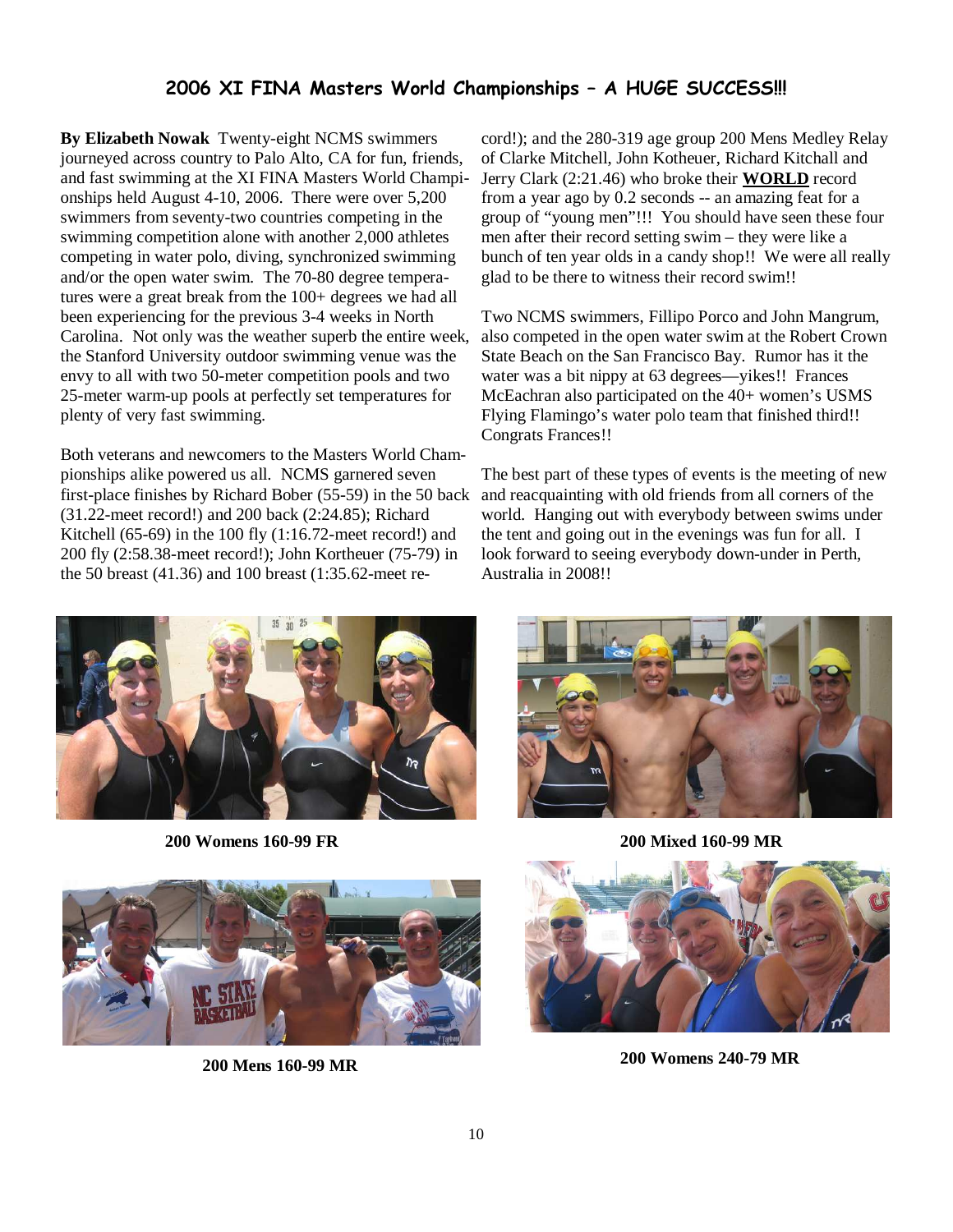**By Sandra Kremer.** In my early teen years, I spent summers at a camp on Moss Lake in the Adirondacks. That young woman never dreamed that fifty-seven years later, she'd be swimming FINA World Championships in Palo Alto, Calif. As we used kickboards made from 2x12s drilling from dock to dock in cold, cold water under the watchful eye of Coach Zimnoch, I just hoped I'd live to see another day. Even this summer as I prepared for the meet, I could not have anticipated my quickened heartbeat at the

sight of the entry lined with flags of the competing nations – seventy-three in all.

As a treat to myself, I flew two of my grandchildren in to share some time with me. At the NC meets or Nationals, it tickles me to hear "Go, Grandpa" or "Go, Grandma" reverberating around the pool. I wanted to have that experience. My nephew and his wife flew in from Dallas, giving added meaning to family time. Bunny Cederland, perennial world record holder from Florida, said eleven of her family flew in. Bunny spent many summers in our mountains in Hendersonville and worked out at Patton Pool with us. Swimming builds friendships nationally and internationally.

While in the SRO stands awaiting the opening ceremonies, several circuits of The Wave provided warm-up! The opening ceremonies featured talented Palo Alto performers acknowledging each of the five water sports represented at the Championships. Dancers from several parts of the world drew appreciative applause with their colorful costumes and quick feet. My favorite part was the drumming group and their two numbers. The stands vibrated with the energy. Sitting as national teams and waving their flags, everyone was in the spirit of competing, meeting old friends, and making new ones.

You might wonder what makes a "back of the pack" runner, slow heat and outside lane swimmer, and devoted but average tennis player aspire to World Championships? Good question! Because I made cutoff times in all of my events, and I love relays. The connection of belonging to a team goes way back to those days at Moss Lake. Because it's fun. Nothing quite like getting out of the pool after a swim and seeing a teammate greet you with "good swim".



Elizabeth Nowak was our relay coordinator. Though it was a lot like herding cats, she did an outstanding job. John Mangrum provided team shirts, and they are really cool -- white complete with red and blue banding, US flag, FINA World Championships, and an NC logo. Oh, and there was trading of pins, caps, T-shirts or other memorabilia related to teams and meets. With relays, shirts, and pins, what other motivation does a swimmer need?

Sitting in the marshalling area, a swimmer could absorb the sounds of many voices, many languages. We asked the usual questions: Where do you swim?

Have you been to World's before? Clearly, swimming bridged the language barriers. When the starter pressed the start button, we all gave our best effort. Some set world records, some bettered personal records, and all had the satisfaction of "leaving it in the pool".

The meet was well run, the location was ideal, and the Californians put on their best Chamber of Commerce weather. Throw in a tour of Alcatraz, shopping in Chinatown or The Cannery, or attending a Giants game, and a good time was had by all. Anyone for Perth in '08?



**280+ year old World Champs 200 Womens 160-99 FR**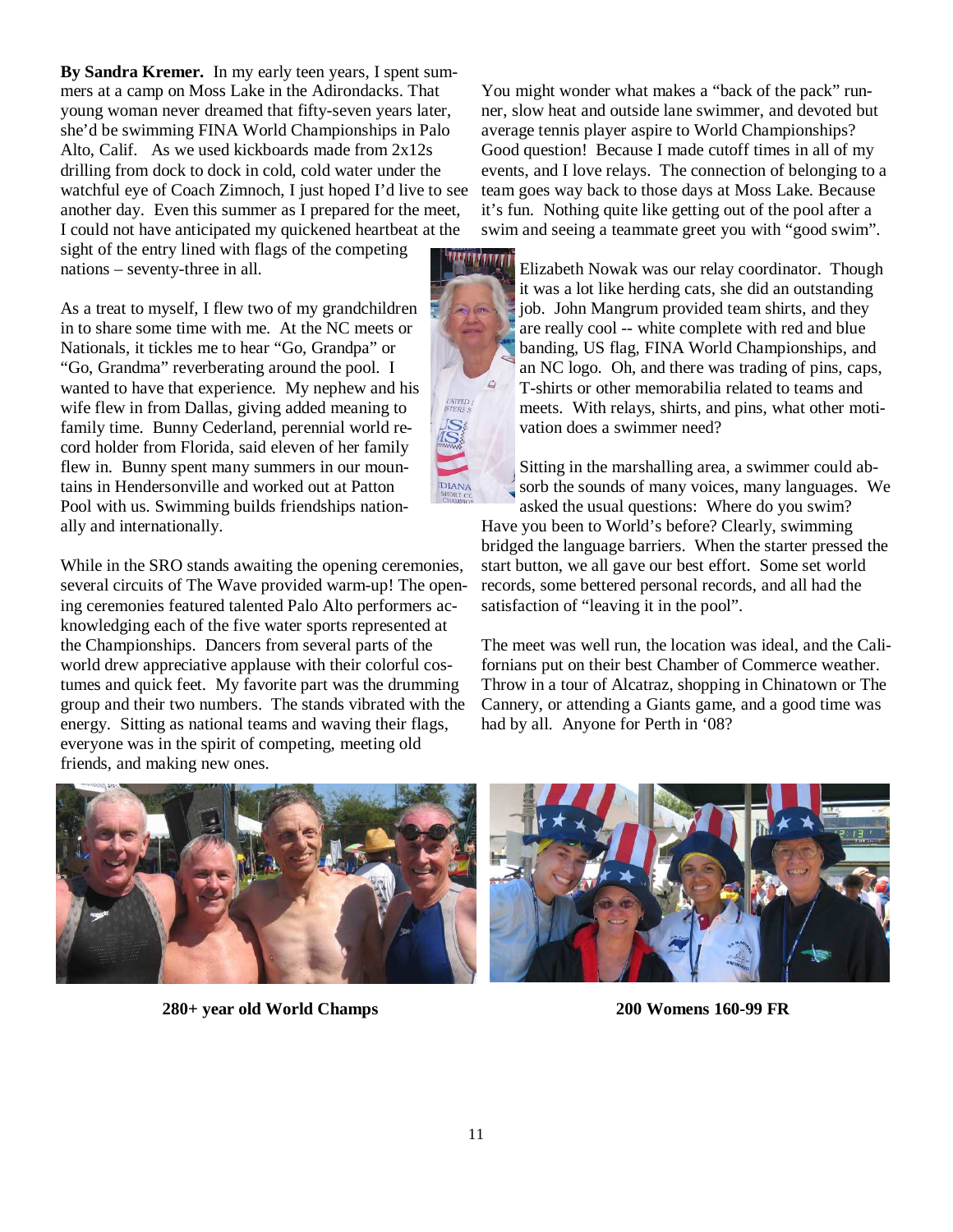**By John Mangrum.** I am a fairly big fellow; my coach always told me, "I was a football player who could swim and not a swimmer who could play football". So I tend to muscle through the water. Well I like the butterfly stoke, but it just doesn't like me as much. No fair, what did I ever do to it??? Terry Conrad and I compete in the same age group, and we also compete in the same stroke. You guessed it – the BUTTERFLY! The butterfly, such a lovely creature, floating through on the slightest breath of air, but what a power hungry one when you let your guard down.

Terry and I have earned the following titles, "Master of How Not to Swim the 100 Fly" by John Mangrum and "Master of the How Not to Swim the 200 Fly" by Terry Conrad. So I can safely say, "Dam, it hurt"!!!! Who would have thought that such a gentle creature could cause so much pain?

While I was competing in the 2005 Australian Masters Games this lovely little creature displayed its true colors. In the 100 fly I was seated in the fast heat in lane six. I thought I would give it my all. I stayed with the competition for two-thirds of the distance. My gas tank ran dry, and I was gasping for air. The gentle creature that floats on a breath of air had sucked all the oxygen from that pool deck. I could not get my arms to move. I kicked all the rest of the way and was able to take one last stroke at the wall. What an embarrassment. I made it in, but I hurt so badly.

It happened again in Stanford. That Australian Devil contacted its American cousins at Stanford and told them we were coming. Knowing I had just beat my seat time for the 100 Butterfly during my 400 IM race I was feeling pretty good. Terry coached me before the swim. Unknown to Terry the American Butterfly got the call from Australia

and put a hit on me, and later, on Terry. I felt really good in the water until the last thirty-seven meters. I took one more stroke and exclaimed "Oh Noooooo!" Oxygen depleted, that sting in my arms, the hit was successful. I could not get the forward motion going. I was panting very badly, and my feet developed cement shoes. Hit men, you have to hate them. I looked like a fishing pole float, just bobbing up and down.

I was thinking that with twenty-five meters to swim I am going to have to quit. I went out too fast and was paying for it now. Then I heard some encouragement, and that provided a little boost. Just inside the flags I was praying that my arms would come out of the water just a couple more times. I am sure Jon Blank had my Nitro pills ready, and Elizabeth was on her way to the EMT for an oxygen tank. Let me tell you it is hell when the well runs dry, and you still have twenty-five meters or so to go to finish your race.

Terry, in contrast, swam a great 100 Butterfly. His "hit" deflector shields were fully charged for that swim. Terry's strokes were long, strong, and graceful as a Butterfly.

Meanwhile, the 200 fly starts playing mind games with you. My deflector shields finally received a full charge, but poor Terry, the hit was put on him this time. My butterfly bug infected Terry with a vengeance. His first 150 was long and strong like his 100 butterfly, but then the meltdown happened. That little breath of air was sucked dry. Cement shoes emerged from the pool, and the hit was on. In a last stitch effort Terry kicked his way to the wall. Terry, I must say, looks great on videotape. You can read our Best Seller, "The Diary of the "Dying Butterfly" by co authors John Mangrum and Terry Conrad. We will be available for signings at the next meet.

| <b>MALE</b> |                   |                                                                                                                                    |
|-------------|-------------------|------------------------------------------------------------------------------------------------------------------------------------|
| $25-29$     | Paylov, Ivo B     | 28th / 100 Free / 56.53; 18th / 200 Free / 2:08.82; 25th / 50 Fly / 27.62; 32nd / 50 Free / 25.97                                  |
|             | Porco, Filipo     | $28th$ / 100 Brst / 1:27.27; $28th$ / 50 Brst / 35.46; $20th$ / 200 Brst / 2:58.94                                                 |
| 35-39       | Merino, Jose I    | 14th / 100 Breast / 1:11.91; 2nd / 50 Fly / 26.10; 6th / 100 Fly / 59.01; 16th / 50 Breast / 33.11; 3rd / 200 Fly / 2:18.22        |
|             | Farrell, Andrew J | 11th / 800 Free / 9:23.59; 26th / 100 Free / 57.09; 13th / 200 Free / 2:04.42; 11th / 100 Back / 1:05.22; 6th / 400 Free / 4:30.11 |
| 40-44       | Goldman, Brian    | 47th / 100 Free / 59.44; 39th / 200 Free / 2:14.92; 75th / 50 Fly / 30.01; 45th / 50 Free / 27.02; 45th / 50 Breast / 35.33        |
|             | Conrad, Terry J   | 36th / 400 IM / 5:54.09; 71st / 200 Free / 2:22.88; 57th / 200 IM / 2:42.60; 48th / 100 Fly / 1:10.16                              |
|             | Mangrum, John     | 49th / 200 Back / 2:48.08; 41st / 400 IM / 6:11.78; 39th / 100 Back / 1:18.40                                                      |
|             | Stewart, Henry    | $17th$ / 100 Free / 56.97; $23rd$ / 50 Fly / 28.0; $27th$ / 50 Free / 26.23                                                        |
| 45-49       | Blank, Jon W      | 3rd / 100 Breast / 1:10.23; 10th / 50 Fly / 27.61; 7th / 200 IM / 2:24.26; 2nd / 50 Breast / 31.03; 3rd / 200 Breast / 2:36.36     |
| 50-54       | Ferroggiaro, Fred | 7th / 800 Free / 9:45.09; 14th / 200 Free / 2:14.30; 5th / 100 Back / 1:08.65; 20th / 50 Back / 33.38; 14th / 400 Free / 4:50.43   |
| 55-59       | Bober, Richard S  | 1st / 200 Back / 2:34.85; 2nd / 100 Back / 1:08.55; 1st / 50 Back / 31.22                                                          |
| 65-69       | Kitchell, Richard | 1st / 100 Fly / 1:16.72; 1st / 200 Fly / 2:58.38                                                                                   |
|             | Weiss, Edward J   | 29th / 100 Breast / 1:52.70; 33rd / 50 Breast / 48.58; 23rd / 200 Breast / 4:04.08                                                 |
|             | Clark, Jerry      | 5th / 800 Free 11:51.57; 2nd / 100 Free / 1:07.81; 4th / 200 Free / 2:33.85; 6th / 50 Free / 30.21; 4th / 400 Free / 5:30.08       |
| 70-74       | Mitchell, Clarke  | 7th / 200 Back / 3:24.13; 5th / 50 Fly / 35.93; 8th / 100 Fly / 1:40.91; 2nd / 100 Back / 1:27.20; 4th / 50 Back / 39.00           |
| 75-79       | Kortheuer, John   | 1st / 100 Breast / 1:35.62; 4th / 50 Free / 33.63; 1st / 50 Breast / 41.36                                                         |
|             | Webber, Dick N    | 6th / 100 Free / 1:19.46; 3rd / 50 Fly / 40.92; 7th / 50 Free / 34.71; 7th / 200 IM / 4:04.03                                      |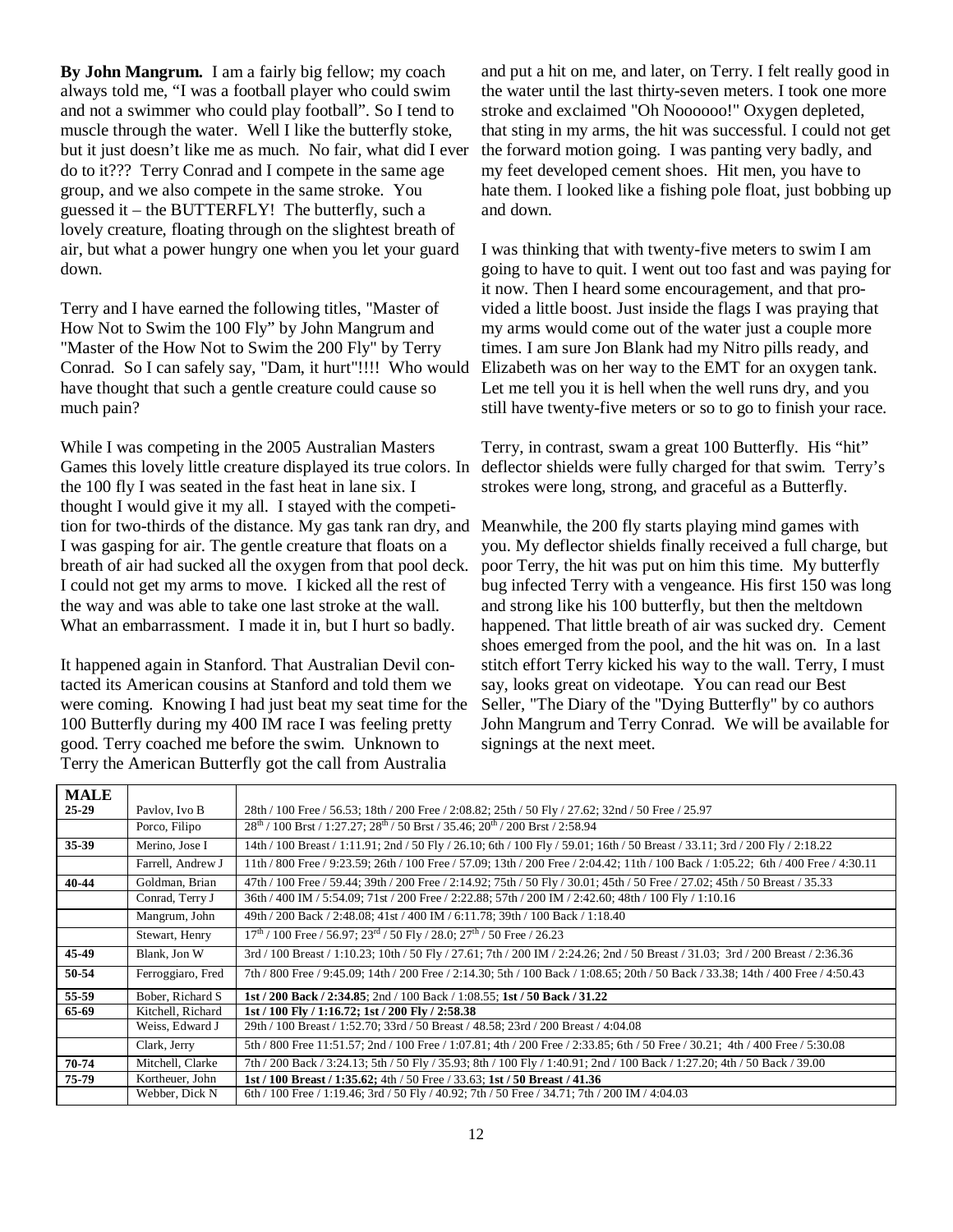| <b>FEMALE</b> | <b>SWIMMER</b>           | PLACE / EVENT / TIME                                                                                                                |
|---------------|--------------------------|-------------------------------------------------------------------------------------------------------------------------------------|
| $25 - 29$     | Schreiner, Vironica M    | 24th / 100 Breast / 1:26.45; 32nd / 50 Fly / 34.40; 30th / 50 Free / 30.66; 27th / 50 Breast / 40.63;                               |
|               |                          | 9th / 200 Breast / 3:07.78                                                                                                          |
| 35-39         | Greene, Dana M           | 61st / 50 Free / 34.85; 50th / 50 Breast / 46.38                                                                                    |
| 40-44         | Deal, Elisabeth Elliott  | 33rd / 100 Free / 1:07.19; 26th / 50 Fly / 32.66; 23rd / 50 Free / 29.90; 17th / 100 Fly / 1:15.69                                  |
|               | Nowak, Elizabeth A       | 12th / 200 Back / 2:46.98; 7th / 100 Breast / 1:23.95; 11th / 200 Free / 2:22.13; 15th / 200 IM / 2:43.71;                          |
|               |                          | 10th / 50 Breast / 38.35                                                                                                            |
|               | Battle, Ruth M           | 31st / 100 Free / 1:07.11; 21st / 50 Fly / 32.09; 17th / 50 Free / 29.40                                                            |
|               | Walsh, Susan             | 3rd / 100 Free / 1:01.33; 2nd / 50 Fly / 29.79; 3rd / 50 Free / 27.93; 3rd / 100 Back / 1:11.23; 2nd / 50 Back / 32.53              |
| 45-49         | McEachran, Frances T     | 29th / 200 Back / 3:01.57; 19th / 400 IM / 6:27.04; 16th / 100 Back / 1:21.01; 15th / 50 Back / 36.62                               |
|               | Woodard, Alis Rojas      | 35th / 800 Free 11:53.54; 54th / 100 Free / 1:13.80; 38th / 200 Free / 2:41.67; 39th / 50 Free / 32.48                              |
| 50-54         | Rogers, Eugenia (Jennie) | 28th / 200 Back / 3:25.88; 25th / 400 IM / 7:32.27; 51st / 50 Fly / 45.56; 26th / 200 IM / 3:29.85                                  |
| 60-64         | Mitchell, Jeannie R      | 7th / 100 Back / 1:31.61; 6th / 50 Back / 42.92; 11th / 400 Free / 6:34.03                                                          |
| 70-74         | Kremer, Sandra L         | 12th / 800 Free 15:52.17; 9th / 100 Breast / 2:09.43; 11th / 200 Free / 3:37.46                                                     |
|               | Robbins-Bonitz, Suzanne  | 21st / 200 Back / 4:39.11; 25th / 50 Free / 52.14; 20th / 50 Breast / 1:05.76; 15th / 100 Back / 2:04.50;<br>11th / 50 Back / 53.29 |

**By Suzanne Robbins-Bonitz.** What a meet! It was, at best, poorly organized chaos. The swimming was the most organized activity, but then the sheer weight of swimmers (all over 25) and the many language constraints certainly made the chaos understandable. My individual events were not momentous, but I had a run of luck with relays and the wonderful North Carolinians with whom I was entered. We swam to a tenth place in our Mixed Medley and a seventh place in our Women's Medley. I swam 50 back in both and had great times for me.

The biggest thrill was watching our championship Men's Medley relay. When Jerry Clark simply exploded from the blocks for the final 50 meters, the whole crowd yelled encouragement, and he touched handily ahead of the next closest team. It looked like he had on electric fins he swam so fast! Just visiting with the few people I had known from the deep, dark past was also wonderful. I'll probably never attend another meet of that size; so it is good I have great memories of this one.

**By Alis Rojas Woodard.** I had the privilege to be part of the NC team at the FINA Worlds in Stanford. The trip to Palo Alto was a dream come true. Only six years ago I started practicing with MAC Masters. I dedicate my swims to my coaches and all of my swimmates who encourage me

with their discipline and determination at every practice. On the shuttle from the airport to the hotel I was lucky enough to meet three swimmers: from Canada, Guatemala and Peru. The swimmer from Peru had participated in three other World meets. For the other two and me this was going to be the first 'big' meet of our lives. The Peruvian told us that it was a lot of fun -- and he was right!

I enjoyed the opening ceremonies and walking around the pool trying to swap shirts and taking pictures. It was great to see the ninety-year-old woman swim the 800 meters. What an inspiration! Life is about doing your best and the reason I was there. Cheering and watching our own John K win the gold medal in the 100 breast was awesome.

The day I had the most fun was on Tuesday (relay day) when I was finally able to cheer for the wonderful swimmers of North Carolina and the World. A very memorable moment was to witness our own men's relay team that broke the World Record.

Thank you Elizabeth N for organizing the relays and for the chance to be faster in the great pools of Stanford. It was great to be part of the North Carolina team. See you in Perth, Australia in 2008! Keep swimming!!

| <b>Relays</b>               | <b>Place / Time</b> | <b>Team Members</b>                                                                          |
|-----------------------------|---------------------|----------------------------------------------------------------------------------------------|
| Men 200 Free Relay          | 13th / 1:44.62      | Blank, Jon W; Goldman, Brian H; Conrad, Terry J; Pavlov, Ivo B                               |
| Men 200 Free Relay          | 2nd / 2:07.86       | Clark, Jerry; Mitchell, Clarke E; Webber, Dick N; Kortheuer, John D                          |
| Men 200 Medley Relay        | 36th / 2:28.58      | Ferroggiaro, Fred; Weiss, Edward J; Mangrum, John W; Webber, Dick N                          |
| Men 200 Medley Relay        | 27th / 2:00.81      | Pavlov, Ivo B; Blank, Jon W; Goldman, Brian H; Conrad, Terry J                               |
| <b>Men 200 Medley Relay</b> | 1st/2:21.46         | Mitchell, Clarke E; Kortheuer, John D; Kitchell, Richard W; Clark, Jerry                     |
| Mixed 200 Free Relay        | 7th / 1:50.47       | Goldman, Brian H; Deal, Elisabeth Elliott; Battle, Ruth M; Merino, Jose I                    |
| Mixed 200 Free Relay        | 33rd / 2:47.88      | Weiss, Edward J; Kremer, Sandra L; Robbins-Bonitz, Suzanne E; Mangrum, John W                |
| Mixed 200 Free Relay        | 18th / 1:56.15      | Ferroggiaro, Fred; Schreiner, Vironica M; Woodard, Alis Rojas; Farrell, Andrew J             |
| Mixed 200 Medley Relay      | 10th / 3:13.53      | Robbins-Bonitz, Suzanne E; Kremer, Sandra L; Webber, Dick N; Weiss, Edward J                 |
| Mixed 200 Medley Relay      | 2nd / 1:59.75       | Walsh, Susan; Blank, Jon W; Merino, Jose I; Nowak, Elizabeth A                               |
| Women 200 Free Relay        | 2nr / 1:54.49       | Nowak, Elizabeth A; Battle, Ruth M; Deal, Elisabeth Elliott; Walsh, Susan                    |
| Women 200 Free Relay        | 33rd / 2:19.42      | Woodard, Alis Rojas; Mitchell, Jeannie R; Rogers, Eugenia (Jennie) A; Schreiner, Vironica M  |
| Women 200 Medley Relay      | 7th / 3:09.77       | Robbins-Bonitz, Suzanne E; Kremer, Sandra L; Rogers, Eugenia (Jennie) A; Mitchell, Jeannie R |
| Women 200 Medley Relay      | 3rd/2:12.07         | Walsh, Susan; Nowak, Elizabeth A; Deal, Elisabeth Elliott; Battle, Ruth M                    |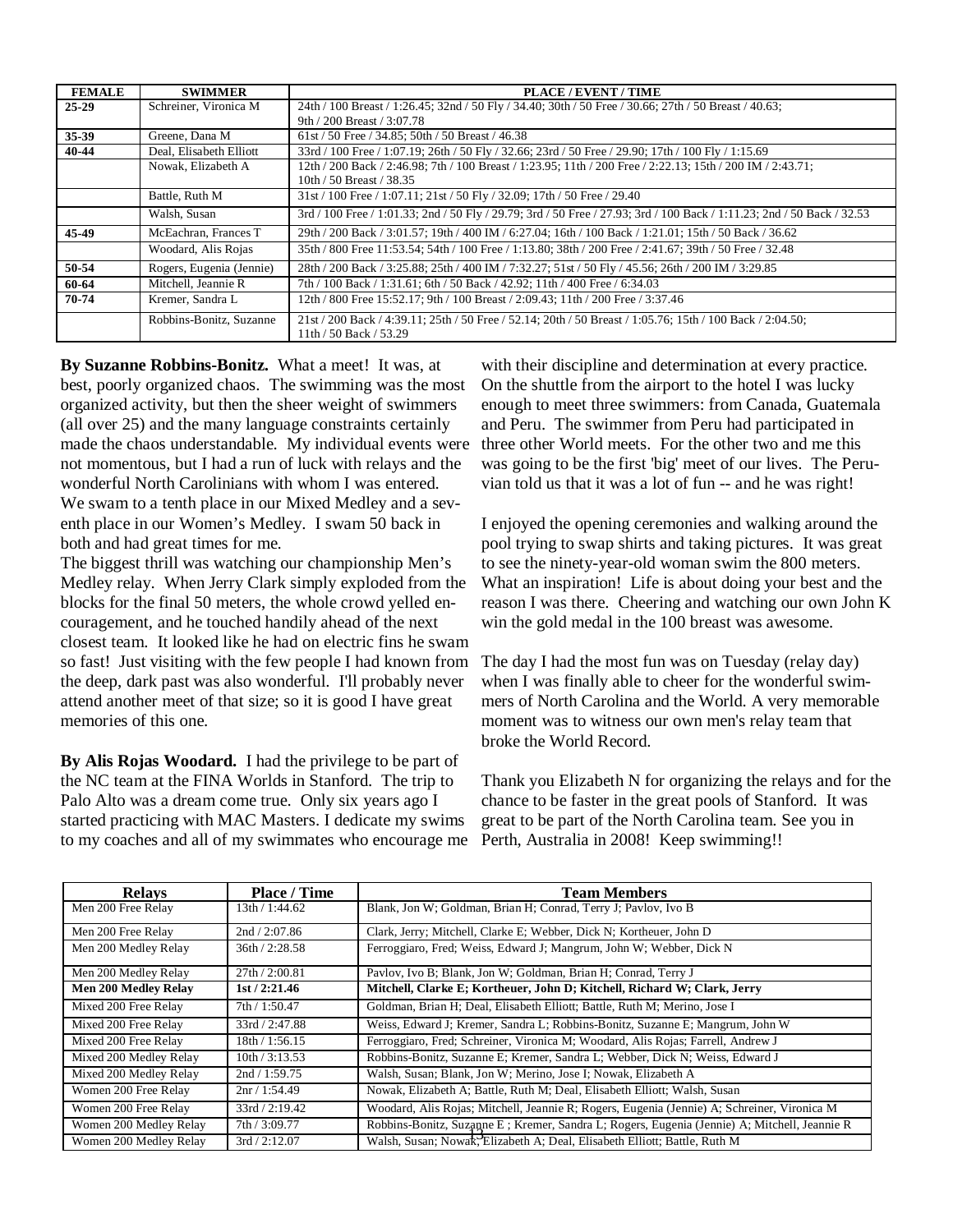# USMS 2006 TOP TEN FOR SHORT COURSE YARDS

Forty-two swimmers from the North Carolina Local Masters Swim Chapter made the USMS Top Ten list for the 2006 SCY season. The number of swimmers from our LMSC making the Top Ten continues to grow every year. This is a testament of the growth of our sport in North Carolina. Congratulations to all who made the list this year.

Special recognition to All-Americans Emily Brelsford-Namey, Shandra Johnson, Erika Braun, Razvan Petcu, John Blank, Fred Ferrogiaro, Jerry Clark, Dick Kitchell, John Kortheuer and Boyd Campbell who placed **first** in the nation for their age group in one or more events.

For more information on USMS Top Ten, visit the USMS web site at www.usms.org/comp/tt. Each person on this list is eligible to purchase a Top Ten patch with stroke segment. One stroke or relay segment comes with each patch, and a patch with a relay segment costs \$5.00. Additional stroke or relay segments cost \$1.25 each. Make checks payable to Lake Erie LMSC, and send your information and the check to: Tom Gorman, P.O. Box 43824, Richmond Heights, OH 44143.

If your name or an event is missing from this list, please contact Henry Stewart at (919) 417-0512, or email to hstewart@hcwbenefits.com.

| Age<br>Group<br>Women | <b>Swimmer</b>               | Place / Event / Time                                                                                                                                                         |
|-----------------------|------------------------------|------------------------------------------------------------------------------------------------------------------------------------------------------------------------------|
| 18-24                 | Svitlana Kulakova            | 10th / 100 Bk / 1:03.61; 8th / 200 Bk / 2:17.13; 10th / 100 Brst / 1:12.34                                                                                                   |
| $25-29$               | <b>Emily Brelsford-Namey</b> | 5th / 50 Fr / 24.64; 3rd / 50 Brst / 31.65; 1st / 100 Brst / 1:07.51; 3rd / 200 Brst / 2:28.86; 4th / 50 Fly / 26.84;                                                        |
|                       |                              | 4th / 100 IM / 1:01.34                                                                                                                                                       |
|                       | Shandra Johnson              | 9th / 50 Fr / 24.75; 5th / 200 Fr / 1:59.12; 1st / 1650 Fr / 18:32.00; 8th / 100 Fly / 1:00.47                                                                               |
|                       | Karen Fritchie               | 10th / 200 Brst / 2:36.08; 7th / 400 IM / 4:54.74                                                                                                                            |
| $30 - 34$             | Erika Braun                  | 4th / 50 Fr / 24.92; 1st / 100 Fr / 53.75; 5th / 50 Bk / 9.06; 5th / 100 Bk / 1:02.06; 6th / 100 Fly / 1:02.83;<br>2nd / 100 IM / 1:01.99                                    |
|                       | Tanya Lane                   | 8th / 50 Bk / 29.79; 6th / 100 Bk / 1:03.02; 5th / 200 Bk / 2:17.35; 9th / 100 IM / 1:05.76; 4th / 200 IM / 2:18.59                                                          |
| 35-39                 | Heather M Hageman            | 8th / 50 Fr / 25.43                                                                                                                                                          |
|                       | Heidi Williams               | 9th / 1000 Fr / 11:31.76                                                                                                                                                     |
| $40 - 44$             | Sue Walsh                    | 5th / 50 Fr / 25.26; 2nd / 50 Bk / 29.10; 8th / 50 Fly / 27.84                                                                                                               |
|                       | Elizabeth A Nowak            | 6th / 50 Brst / 33.26; 5th / 100 Brst / 1:12.23; 10th / 100 IM / 1:04.78; 6th / 200 IM / 2:19.37                                                                             |
| 50-54                 | Debbie Wilson                | 7th / 1650 Fr / 21:42.47                                                                                                                                                     |
| $55-59$               | Jeannie R Mitchell           | 9th / 50 Bk / 36.31; 7th / 100 Bk / 1:17.97                                                                                                                                  |
| 65-69                 | Ceil Blackwell               | 10th / 50 Bk / 44.67                                                                                                                                                         |
|                       | Sally Newell                 | 8th / 100 Bk / 1:34.71; 7th / 200 Bk / 3:21.37; 4th / 50 Brst / 43.88; 4th / 100 Brst / 1:36.50; 4th / 200 Brst / 3:30.48;<br>9th / 100 IM / 1:32.49;                        |
| 70-74                 | Suzanne Robbins-Bonitz       | 4th / 50 Bk / 45.79; 3rd / 100 Bk / 1:43.81; 6th / 200 Bk / 3:54.98                                                                                                          |
| 80-84                 | <b>Betsy Montgomery</b>      | 6th / 1000 Fr / 24:09.32                                                                                                                                                     |
| Men<br>18-24          | Richard Long                 | 2nd / 50 Fr / 21.56; 5th / 100 IM / 54.03                                                                                                                                    |
|                       | <b>Taras Kulakov</b>         | 6th / 500 Fr / 5:03.80                                                                                                                                                       |
| 30-34                 | Razvan Petcu                 | 3rd / 50 Fr / 21.56; 3rd / 100 Fr / 47.47; 6th / 50 Fly / 23.65; 1st / 100 Fly / 50.95                                                                                       |
|                       | Ty Richardson                | 6th / 200 Brst / 2:18.05                                                                                                                                                     |
|                       | Jose Merino                  | 3rd / 100 Fly / 51.78                                                                                                                                                        |
| 35-39                 | Andrew J Farrell             | 10th / 200 Fr / 1:46.99; 6th / 500 Fr / 4:59.23; 10th / 1000 Fr / 10:39.46; 8th / 1650 Fr / 18:14.78; 8th / 100 Bk / 55.78;<br>6th / 200 Bk / 2:01.12                        |
|                       | Will Lane                    | 7th / 50 Bk / 25.78                                                                                                                                                          |
|                       | Morten Andersen              | 10th / 200 Fly / 2:06.41                                                                                                                                                     |
| $40 - 44$             | <b>Henry Stewart</b>         | 4th / 50 Fr / 22.24; 4th / 100 Fr / 49.02; 8th / 50 Fly / 24.57                                                                                                              |
| 45-49                 | Jonathan Klein               | 7th / 50 Fr / 22.79; 5th / 100 Fr / 49.71; 4th / 50 Bk / 26.19; 4th / 100 Bk / 6.48; 4th / 200 Bk / 2:03.31;<br>7th / 50 Fly / 24.66; 7th / 100 Fly / 55.69                  |
|                       | Peter G Hollett              | 3rd / 200 Fr / 1:51.02; 7th / 500 Fr / 5:04.14; 5th / 1000 Fr / 10:32.43; 10th / 200 IM / 2:09.37                                                                            |
|                       | Fritz Lehman                 | 8th / 50 Bk / 26.70                                                                                                                                                          |
|                       | Jon W Blank                  | 1st / 50 Brst / 7.33; 1st / 100 Brst / 59.19; 1st / 200 Brst / 2:11.46; 6th / 50 Fly / 24.65; 3rd / 100 IM / 56.47;<br>2nd / 200 IM / 2:03.67                                |
| 50-54                 | Fred Ferroggiaro             | 7th / 200 Fr / 1:55.02; 9th / 500 Fr / 5:21.93; 6th / 1000 Fr / 10:59.22; 3rd / 1650 Fr / 18:17.59; 6th / 100 Bk / 59.04;<br>1st / 200 Bk / 2:06.72; 7th / 200 Fly / 2:15.86 |
|                       | Robert Schmitz               | 10th / 100 Brst / 1:06.76; 7th / 200 Brst / 2:29.95                                                                                                                          |
|                       | Donald B Gilchrist           | 4th / 200 Brst / 2:25.74; 4th / 200 IM / 2:10.92; 4th / 400 IM / 4:50.28                                                                                                     |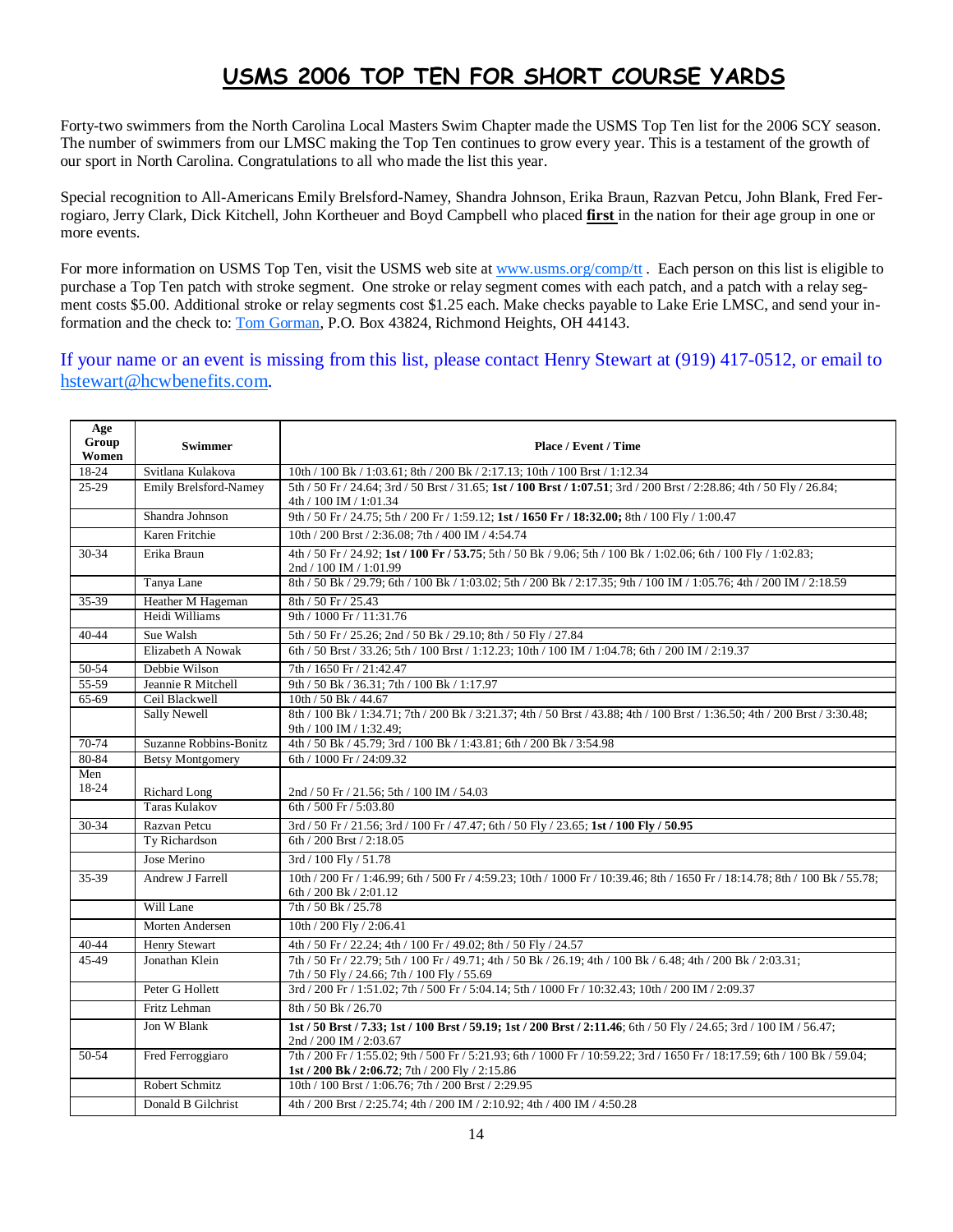# USMS 2006 TOP TEN FOR SHORT COURSE YARDS (Continued)

| Age<br>Group |                      |                                                                                                                                                                        |
|--------------|----------------------|------------------------------------------------------------------------------------------------------------------------------------------------------------------------|
|              | <b>Swimmer</b>       | <b>Place / Event / Time</b>                                                                                                                                            |
| 55-59        | Richard S Bober      | 3rd / 50 Bk / 27.96; 3rd / 100 Bk / 1:02.17; 4th / 200 Bk / 2:18.16                                                                                                    |
|              | Terrence J Lee       | 9th / 200 Brst / 2:37.48;                                                                                                                                              |
| 65-69        | Jerry Clark          | 2nd / 50 Fr / 26.52; 2nd / 100 Fr / 59.53; 1st / 200 Fr / 2:12.21; 3rd / 500 Fr / 6:12.95;<br>$4th / 1000$ Fr $/ 13:07.15$                                             |
|              | Richard W Kitchell   | 1st / 200 Fly / 2:30.02; 8th / 50 Fly / 31.01; 1st / 100 Fly / 1:06.67; 4th / 400 IM / 5:55.25                                                                         |
| 70-74        | Clarke Mitchell      | 4th / 50 Fr / 28.18; 2nd / 50 Bk / 32.96; 2nd / 100 Bk / 1:13.86; 2nd / 200 Bk / 2:49.88; 3rd / 50 Fly / 31.16; 6th / 100<br>$Fly / 1:20.96$ ; 10th / 100 IM / 1:16.64 |
|              | John Kortheuer       | 2nd / 50 Brst / 35.563rd / 100 Brst / 1:21.44;                                                                                                                         |
| 75-79        | John Kortheuer       | 2nd / 50 Fr / 29.63; 1st / 50 Brst / 35.64; 1st / 100 Brst / 1:22.18; 2nd / 100 IM / 1:18.75                                                                           |
|              | Dick Webber          | 6th / 50 Fr / 30.54; 6th / 100 Fr / 1:10.83; 10th / 200 Fr / 2:49.21; 3rd / 50 Fly / 37.50; 4th / 100 IM / 1:25.01;<br>$8th / 200$ IM $/ 3:23.75$ :                    |
| 80-84        | Ole Larson           | 9th / 500 Fr / 10:06.41; 6th / 1650 Fr / 34:01.40; 7th / 200 Brst / 4:38.65                                                                                            |
| 85-89        | Fred Holdrege        | 8th / 50 Bk / 57.86; 7th / 100 Bk / 2:09.55; 6th / 200 Bk / 4:41.68                                                                                                    |
| 95-99        | <b>Boyd Campbell</b> | 2nd / 50 Fr / 1:18.46; 1st / 100 Fr / 2:57.02; 1st / 200 Fr / 6:40.50; 1st / 500 Fr / 16:38.28; 1st / 50 Bk / 1:34.79;<br>1st / 100 Bk / 3:08.98                       |

### LMSC FOR NORTH CAROLINA **The Treasurer's Lane By Jerry Clark**

|                                  |                             |                          | January 1, 2006 thru September 11, 2006 Treasury Report |               |          |  |
|----------------------------------|-----------------------------|--------------------------|---------------------------------------------------------|---------------|----------|--|
| Statement of                     |                             |                          | Statement of                                            |               |          |  |
| Revenues and Expenditures        |                             | Assets, Liabilities, And |                                                         |               |          |  |
| $1/1/06 - 9/11/06$               | Fund Balances as of 9/11/06 |                          |                                                         |               |          |  |
| Revenues                         |                             |                          | <b>Assets</b>                                           |               |          |  |
|                                  |                             |                          |                                                         |               |          |  |
| <b>Member Dues</b>               | $\mathbb{S}$                | 10,182.00                | Cash - Checking Account                                 | \$            | 3,685.99 |  |
| <b>USMS</b> Coaches Clinics      |                             |                          | CD Balance                                              | \$            | 6,211.15 |  |
|                                  |                             |                          | <b>Total Assets</b>                                     | \$            | 9,897.14 |  |
| <b>Total Revenue</b>             | \$                          | 10,182.00                |                                                         |               |          |  |
| Expenditures                     |                             |                          | <b>Fund Balance</b>                                     |               |          |  |
| <b>Convention Expense</b>        |                             |                          | Fund balance at 12/31/05                                | $\mathcal{S}$ | 1,307.69 |  |
| Awards                           | \$                          | 190.62                   | Net Excess of Expenditures                              | \$            | 2,378.30 |  |
| Merchandise (T-shirts & Caps)    | \$                          | 223.64                   | <b>Under Revenues</b>                                   |               |          |  |
|                                  |                             |                          | Fund Balance at 9/11/06                                 | \$            | 3,685.99 |  |
| USMS - Members Dues & Misc.      | \$                          | 4,583.50                 |                                                         |               |          |  |
| Relays - Worlds                  | \$                          | 512.00                   |                                                         |               |          |  |
| Relays - Short Course Nationals  | \$                          | 180.00                   |                                                         |               |          |  |
| Reimb. Overpayment of Reg. Fees  | \$                          | 90.00                    | <b>Total Funds</b>                                      |               |          |  |
| Newsletter                       |                             |                          | Balance                                                 | $\mathbb{S}$  | 9,897.14 |  |
| Meter Permit                     | \$                          | 160.00                   |                                                         |               |          |  |
| Postage                          | \$                          | 222.98                   |                                                         |               |          |  |
| <b>Publishing Cost</b>           | \$                          | 1,324.17                 |                                                         |               |          |  |
| Office Expense                   | \$                          | 306.99                   |                                                         |               |          |  |
| <b>Registrar Annual Payment</b>  |                             |                          |                                                         |               |          |  |
| <b>Return Checks</b>             |                             |                          |                                                         |               |          |  |
| <b>Bank Service Charges</b>      | \$                          | 9.80                     |                                                         |               |          |  |
| License - Hy-Tek LTD             |                             |                          |                                                         |               |          |  |
| <b>Total Expenditures</b>        | $\boldsymbol{\mathsf{S}}$   | 7,803.70                 |                                                         |               |          |  |
| Revenues over/under expenditures | \$                          | 2,378.30                 | 15                                                      |               |          |  |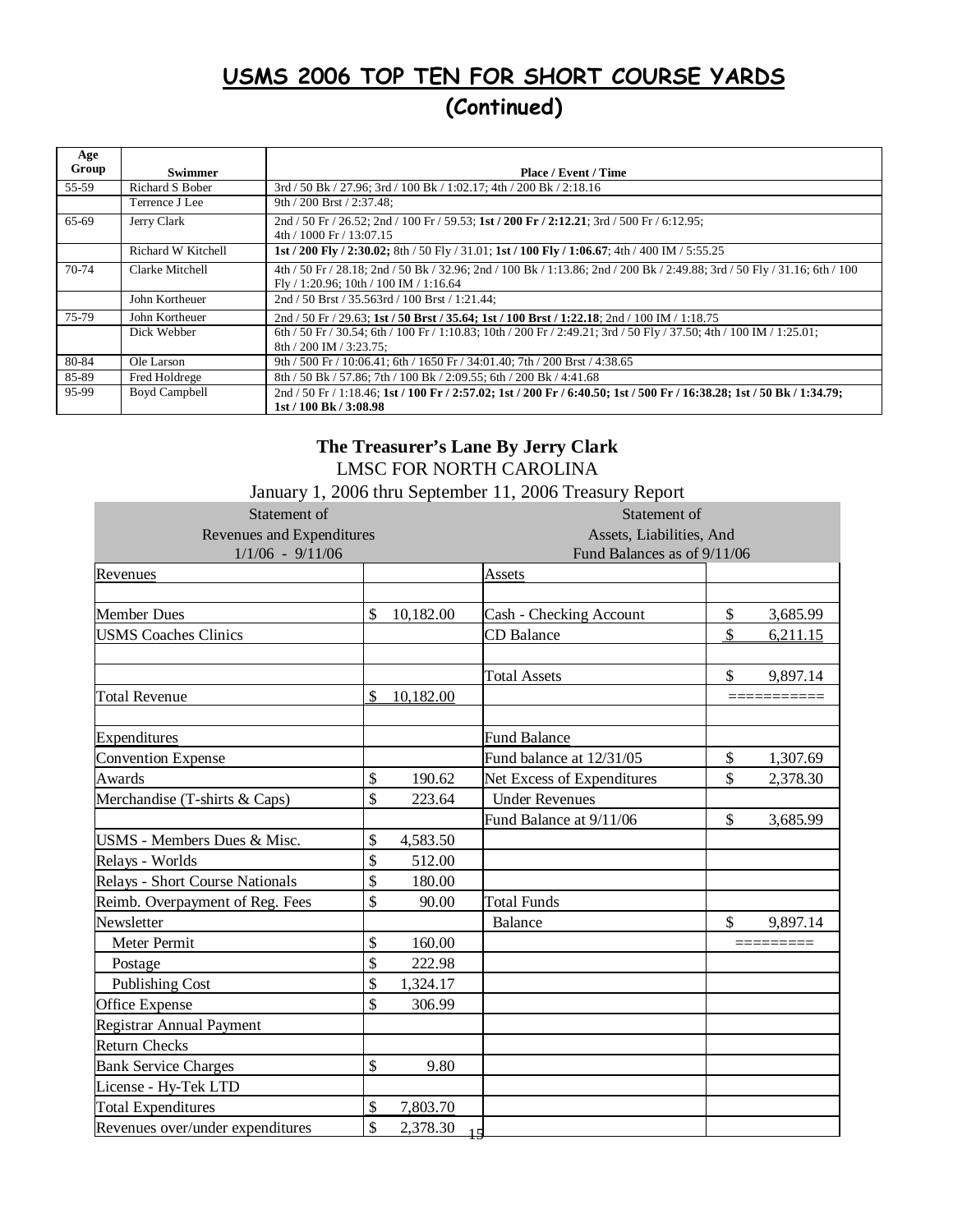# UPCOMING LOCAL 2006 / 2007 MASTERS SWIMMING EVENTS

| <b>DATE</b>                | <b>EVENT</b>                                                 | <b>LOCATION</b>                                      | POINT OF CONTACT                                                                                         |
|----------------------------|--------------------------------------------------------------|------------------------------------------------------|----------------------------------------------------------------------------------------------------------|
| 10/14/2006-<br>10/15/2006  | South Carolina SCM Championships.                            | Columbia SC (Charles Drew<br><b>Wellness Center)</b> | Sports Timing & Software; 3432 Toomer<br>Kiln Circle; Mt. Pleasant, SC 29466<br>entries@sportstiming.com |
| 10/29/2006                 | Patriot Masters SCY Sprint Classic                           | George Mason University,<br>Fairfax, VA              | Cheryl Ward, 703-359-5366,<br>www.patriotmasters.org/<br>GMUPOct2006SprintClassicEntry.pdf               |
| 12/02/2006-<br>12/03/2006  | Turtle and the Blue Moon SCM Meet                            | College Park, MD                                     | Michael Lee, 301-474-1178;<br>www.terrapinmasters.org/Terrapin-SCM-06.pdf                                |
| 12/09/2006-<br>12/10/2006  | <b>SCY:</b> Holiday Hoot. Charlotte NC.                      | Mecklenberg Aquatic Club<br>Charlotte, NC            | Patty Waldron, 704.846.5335 ext. 109;<br>$p$ waldron@justswimmac.org                                     |
| 12/09/2006-<br>12/10/2006  | St. Nicholas SCM Invitational                                | Marietta GA                                          |                                                                                                          |
| 1/27/2007-<br>1/28/2007    | 33rd Annual Sunbelt Short<br>Course Championships            | Mecklenberg Aquatic Center<br>Charlotte, NC          |                                                                                                          |
| $2/3/2007$ -<br>2/4/2007   | George Fissette South Carolina SCY<br>Championships.         | Mount Pleasant SC                                    |                                                                                                          |
| $3/17/2007 -$<br>3/18/2007 | Dynamo Masters St. Patrick's Day<br><b>SCY</b> Invitational. | Chamblee GA                                          |                                                                                                          |
| $4/28/2007 -$<br>4/29/2007 | North Carolina SCY State Champion-<br>ships.                 | Raleigh NC                                           |                                                                                                          |

# 2006 / 2007 CHAMPIONSHIPS

| <b>DATE</b>                 | <b>EVENT</b>                                       | <b>LOCATION</b>  | POINT OF CONTACT                                    |
|-----------------------------|----------------------------------------------------|------------------|-----------------------------------------------------|
| $9/15/2006$ -<br>11/15/2006 | USMS 3000/6000 Yard Postal<br>Championships PST-LD |                  | Max Veltman, 915-584-0227,<br>max_veltman@yahoo.com |
| $4/12/2007$ -<br>4/15/2007  | <b>YMCA Masters National Champion-</b><br>ships.   | Indianapolis IN  |                                                     |
| 5/17/2007 -<br>5/20/2007    | <b>USMS National SCY Champion-</b><br>ships.       | Federal Way WA   |                                                     |
| 6/27/2007<br>7/2/2007       | National Senior Games.                             | Louisville KY    |                                                     |
| $8/10/2007$ -<br>8/13/2007  | <b>USMS National LCM Champion-</b><br>ships.       | The Woodlands TX |                                                     |

#### **LMSC - NC Officers and Staff**

| <b>Chairman</b><br>Joe Gosha, NCMS<br>140 Lake Concord Rd | Vice-Chairman<br>Kemp Battle, AMS<br>10 Parkside Ave |                            | <b>Past Chairman</b><br>Fritz Lehman, RAM<br>439 Pebble Creek Dr. |                          | <b>Secretary</b><br>2734 Sevier St. | Elizabeth Nowak, THAT   | <b>Treasurer</b><br>Jerry Clark, CSM<br>3107 Cloverfield Rd. |
|-----------------------------------------------------------|------------------------------------------------------|----------------------------|-------------------------------------------------------------------|--------------------------|-------------------------------------|-------------------------|--------------------------------------------------------------|
| Concord, NC 28025<br>$(704)$ 425-9974                     | Ashville, NC 28804<br>828.251.0596                   |                            | Cary, NC 27511<br>$(919)$ 481-9767                                |                          | 919.489.8328                        | Durham, NC 27705        | Charlotte, NC 28211<br>$(704)$ 374-1807                      |
| NCchairman@usms.org                                       | vicechairman@ncmasters.org                           |                            | fritzlehman@nc.rr.com                                             |                          |                                     | Secretary@ncmasters.org | treasurer@ncmasters.org                                      |
|                                                           | Registrar / Webmaster                                | <b>Top Ten Chairperson</b> |                                                                   | <b>Newsletter Editor</b> |                                     | <b>Records</b>          |                                                              |
|                                                           | George Simon, RAM                                    | Henry Stewart, RAM         |                                                                   | Jim Enyart, WYM          |                                     | Henry Stewart, RAM      |                                                              |
| 10229 Boxelder Drive                                      |                                                      | 5404 Killarney Hope Dr.    |                                                                   | 2840 Marsh Point Rd      |                                     | 5404 Killarney Hope Dr. |                                                              |
| Raleigh, NC 27613                                         |                                                      | Raleigh, NC 27613-1029     |                                                                   | Southport, NC 28461      |                                     | Raleigh, NC 27613-1029  |                                                              |
| $(919) 846 - 2423$                                        |                                                      | $(919) 881 - 9916$         |                                                                   | $(910)$ 253-3333         |                                     | $(919) 881 - 9916$      |                                                              |
|                                                           | $NC$ registrar@usms.org                              | hstewart@hcwbenfits.com    |                                                                   | NCeditor@usms.org        |                                     | hstewart@hcwbenfits.com |                                                              |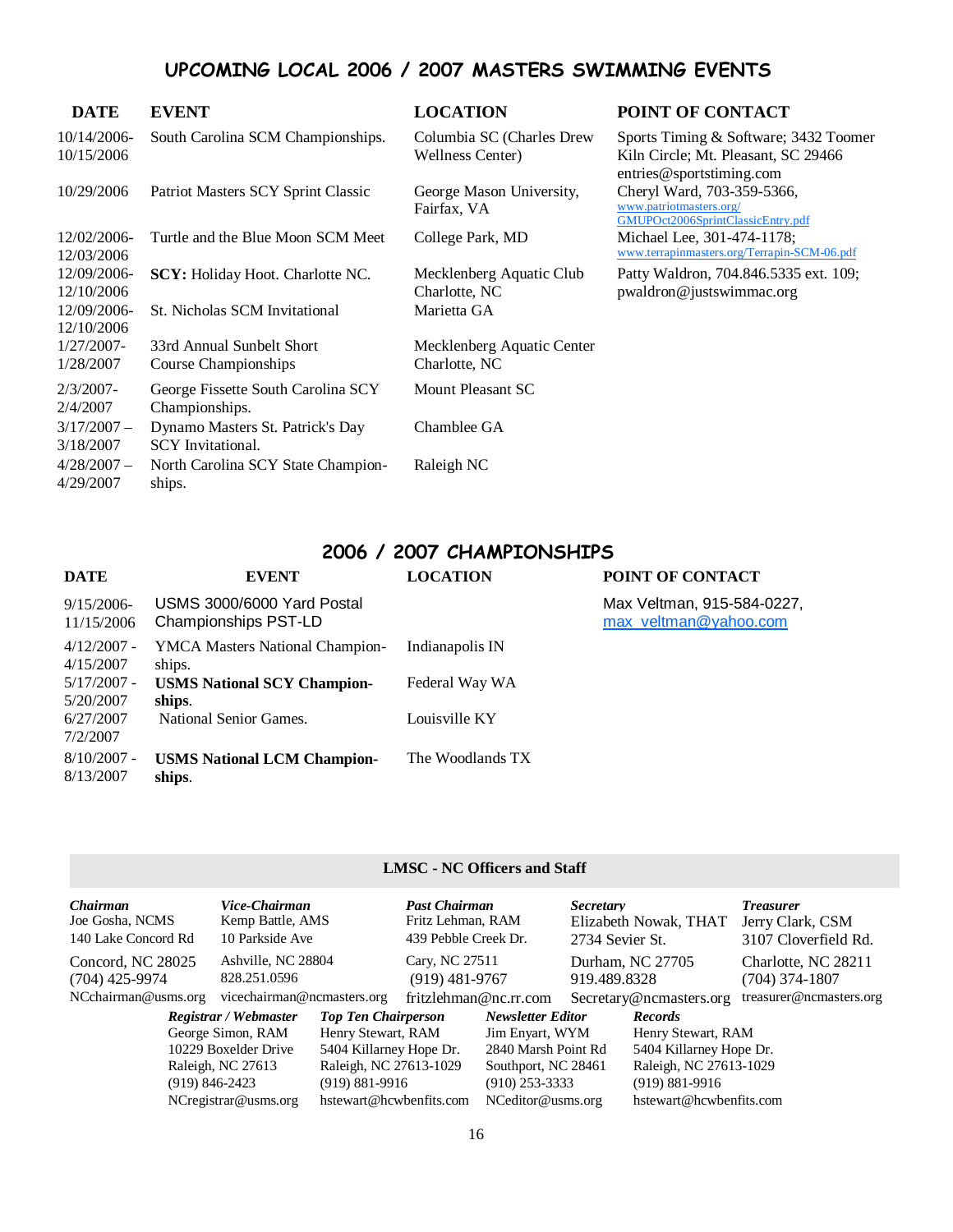# **MAC Masters Holiday Hoot**



# **December 9-10, 2006**

| Sponsor:                  | Mecklenburg Aquatic Club Masters (MACM)                                                                                                                                                                                                                                                                                                                                                                                                                                                                                                                                                                  |
|---------------------------|----------------------------------------------------------------------------------------------------------------------------------------------------------------------------------------------------------------------------------------------------------------------------------------------------------------------------------------------------------------------------------------------------------------------------------------------------------------------------------------------------------------------------------------------------------------------------------------------------------|
| <b>Sanctioned:</b>        | By LMSC for NC for USMS Inc.,                                                                                                                                                                                                                                                                                                                                                                                                                                                                                                                                                                            |
| Sanction #:               | 136-07                                                                                                                                                                                                                                                                                                                                                                                                                                                                                                                                                                                                   |
| <b>Meet Director:</b>     | Patty Waldron (704)846-5335, ext: 109                                                                                                                                                                                                                                                                                                                                                                                                                                                                                                                                                                    |
| <b>Meet Refe-</b>         | Marty Fehr                                                                                                                                                                                                                                                                                                                                                                                                                                                                                                                                                                                               |
| rees:<br><b>Facility:</b> | Mecklenburg Aquatic Club<br>9850 Providence Road<br>Charlotte, NC 28277<br>$(704)$ 846-5335<br>The MAC Swim Center is a 30,000 square-foot facility featuring a 50-meter by 25-yard Paddock<br>Pool racing tank. In the 10-lane 25 yard competition course, pool depth ranges from 6 to 12 feet<br>with lanes that are 8-foot wide. Up to 11 lanes will be available for continuous warm-up and warm-<br>down. The facility also features a Colorado 5000 system and 10-lane scoreboard. There is bleacher<br>seating for 600 competitors and spectator. The meet will be conducted in a 25 yard course. |
| <b>Rules:</b>             | USMS rules govern the meet. You must attach a copy of your 2006 or 2007 USMS registration<br>card to the entry form. No one event USMS registrations. Swimmers are limited to 5 individual<br>events. You must sign a waiver. Your age as of 12/11/2006 determines your age group in the meet.<br>Except for sprint lanes in warm-up and when competing, ANY ENTRIES IN WATER MUST BE<br>FEET FIRST.                                                                                                                                                                                                     |
| <b>Deadline:</b>          | Entries must be received before midnight November 30th, 2006. Entries may be emailed to pwal-<br>$\frac{d}{d}$ dron@ justswimmac.org, or faxed to (704)846-5835. Entries, entry form and check should be sent<br>to: Patty Waldron, Hoot Holiday Swim Meet, 9850 Providence Road, Charlotte, NC 28277.                                                                                                                                                                                                                                                                                                   |
|                           | Deck entries will be accepted on a first come, first served basis, based upon lane availability. No<br>additional heats will be created. Athletes already in the meet will not be charged for deck entries.<br>Athletes not in the meet will be charged \$23.00 for deck entries. SWIMMERS ARE ENCOUR-<br>AGED TO SIGN UP IN ADVANCE. All entries must be accompanied by a copy of the ath-<br>lete's current 2006 or 2007 USMS registration. Entries may be emailed, but the check and<br>USMS registration must be received by the deadline, midnight November 30th.                                   |
| Fees:                     | \$18.00 participation fee. Maximum entry of 10 individual events for the meet, no more than 5<br>Events per day. No charge for relays.<br>Mail entry form and fee to:<br>Patty Waldron, Hoot Holiday Swim Meet, 9850 Providence Road, Charlotte, NC 28277<br>Checks need to be made out to the Mecklenburg Aquatic Club.                                                                                                                                                                                                                                                                                 |
| Awards:                   | Custom awards                                                                                                                                                                                                                                                                                                                                                                                                                                                                                                                                                                                            |
| Scoring:                  | Individual events will be scored 9-7-6-5-4-3-2-1, relays double the individual scores. Meet results<br>will be posted on NCMASTERS.ORG to the NCMS records chairperson.                                                                                                                                                                                                                                                                                                                                                                                                                                  |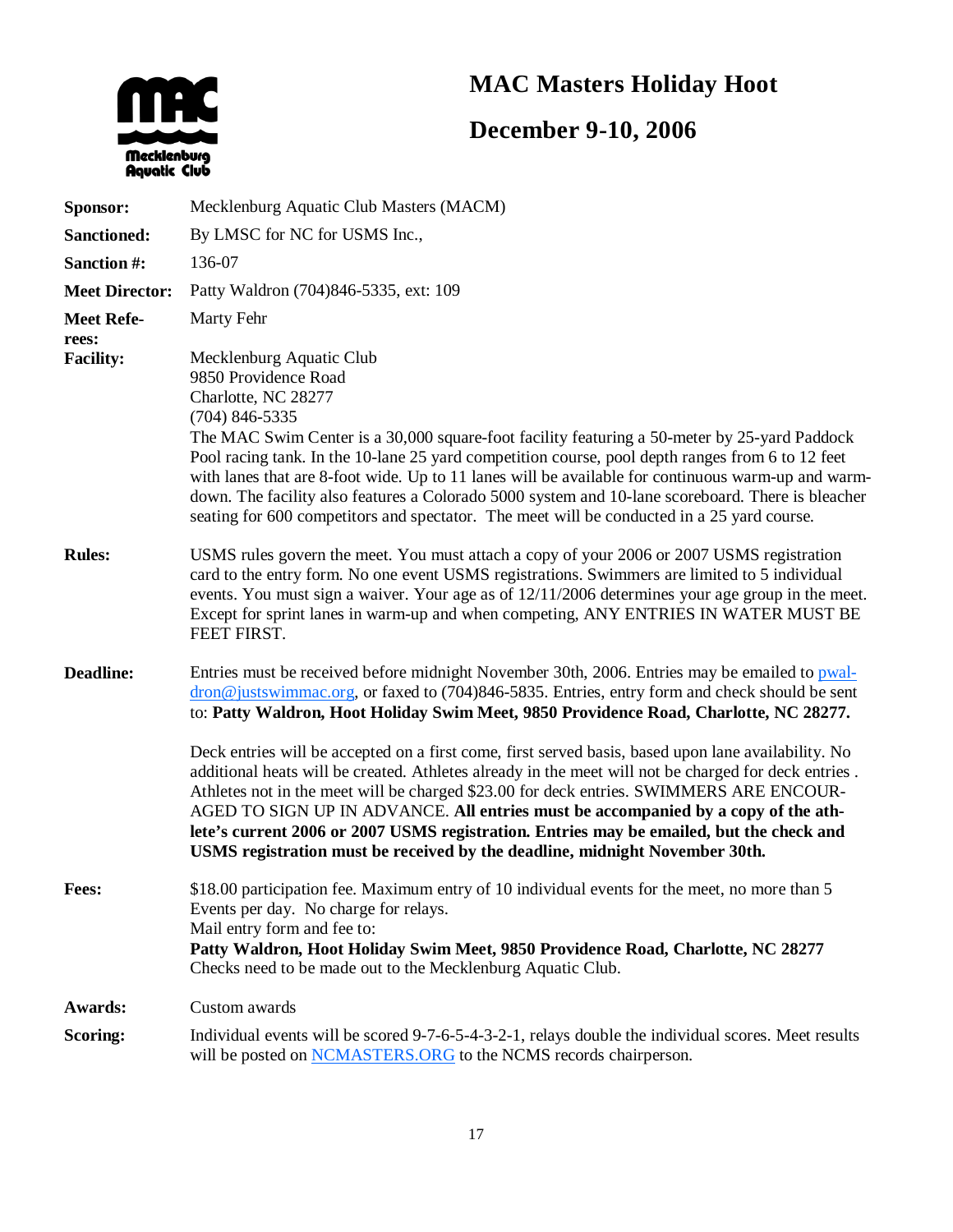| Warm-up:             | The pool will open for warm-up 12:00-1:00 a.m. on Saturday, December 9, 2006 and from 8:00am                                                                                                        |
|----------------------|-----------------------------------------------------------------------------------------------------------------------------------------------------------------------------------------------------|
|                      | to 9:am on Sunday, December 10, 2006. Sprint lanes will be designated with diving allowed from                                                                                                      |
|                      | 12:45pm-1:00pm on Saturday and from 8:45am-9:00am (25yards. one-way). Continuous warm-up/                                                                                                           |
|                      | cool down lanes will be available throughout the meet.                                                                                                                                              |
| Seeding:             | All events will be pre-seeded with the exception of the relays, which will be deck seeded. Deck                                                                                                     |
|                      | entries will be added as space allows. Sexes may be combined if needed. All events will be swum                                                                                                     |
|                      | slow to fast. Relays will follow USMS age groupings 76-99, 100-119, 120-159, etc. Relay teams                                                                                                       |
|                      | may be women, men or mixed as designated by the event.                                                                                                                                              |
| Lodging:             | <b>Hampton Inn Matthews</b>                                                                                                                                                                         |
|                      | 9615 Independence Pointe Parkway                                                                                                                                                                    |
|                      | Matthews, NC 28105                                                                                                                                                                                  |
|                      | $(704)841 - 1155$                                                                                                                                                                                   |
|                      | \$69.00                                                                                                                                                                                             |
|                      | Five miles from MAC @ Latin                                                                                                                                                                         |
| Directions to        | North from the intersection of Interstate 485 and NC rte 16 (Providence Rd). Take a left onto                                                                                                       |
| the Pool:            | Providence Road (16). Go to your second light, and look for the entrance to Charlotte Latin school                                                                                                  |
|                      | on your left. Once entering the main drive, take your first left, then another first left. Go to the top                                                                                            |
|                      | of the little incline and you will see a 30,000.00 square foot building. There ample parking at the                                                                                                 |
|                      | pool                                                                                                                                                                                                |
| <b>Meet Results:</b> | Official Meet results will be available at http://www.ncmasters.org/results.html in pdf form.                                                                                                       |
| Other:               | There are snack & drink machines and a snack bar. No food or drinks may be brought into the fa-<br>cility. Several excellent restaurants are nearby within a few miles north and south of the pool. |

|                      | <b>ORDER OF EVENTS FOR YOUR RECORDS</b>                                |                    |
|----------------------|------------------------------------------------------------------------|--------------------|
| <b>Ladies Events</b> | <b>Event in Yards</b>                                                  | <b>Mens Events</b> |
|                      | Saturday, December 9: Warmup starts at 12:00pm. Events start at 1:00pm |                    |
| 1                    | 400 IM                                                                 | $\overline{2}$     |
| 3                    | 50 Backstroke                                                          | $\overline{4}$     |
| 5                    | 100 Butterfly                                                          | 6                  |
| $\overline{7}$       | 100 IM                                                                 | 8                  |
| 9                    | 200 Freestyle                                                          | 10                 |
| 11                   | 100 Breaststroke                                                       | 12                 |
| 13                   | 50 Freestyle                                                           | 14                 |
| 15                   | 200 Backstroke                                                         | 16                 |
|                      | 10 Minute Break                                                        |                    |
| $17 - 18$            | 200 Mixed Med Relay                                                    | $17 - 18$          |
| 19                   | 500 Freestyle                                                          | 20                 |
|                      | Sunday, December 10: Warmup starts at 8:00am. Events start at 9:00am   |                    |
| 21                   | 200 Butterfly                                                          | 22                 |
| 23                   | 50 Breaststroke                                                        | 24                 |
| 25                   | 100 Backstroke                                                         | 26                 |
| 27                   | 200 IM                                                                 | 28                 |
| 29                   | 100 Freestyle                                                          | 30                 |
| 31                   | 200 Breaststroke                                                       | 32                 |
| 33                   | 50 Butterfly                                                           | 34                 |
|                      | 10 Minute break                                                        |                    |
| $35 - 36$            | 200 Mixed Free Relay                                                   | 35-36              |
|                      | 10 Minute Break                                                        |                    |
| 37                   | 1000 Freestyle                                                         | 38                 |